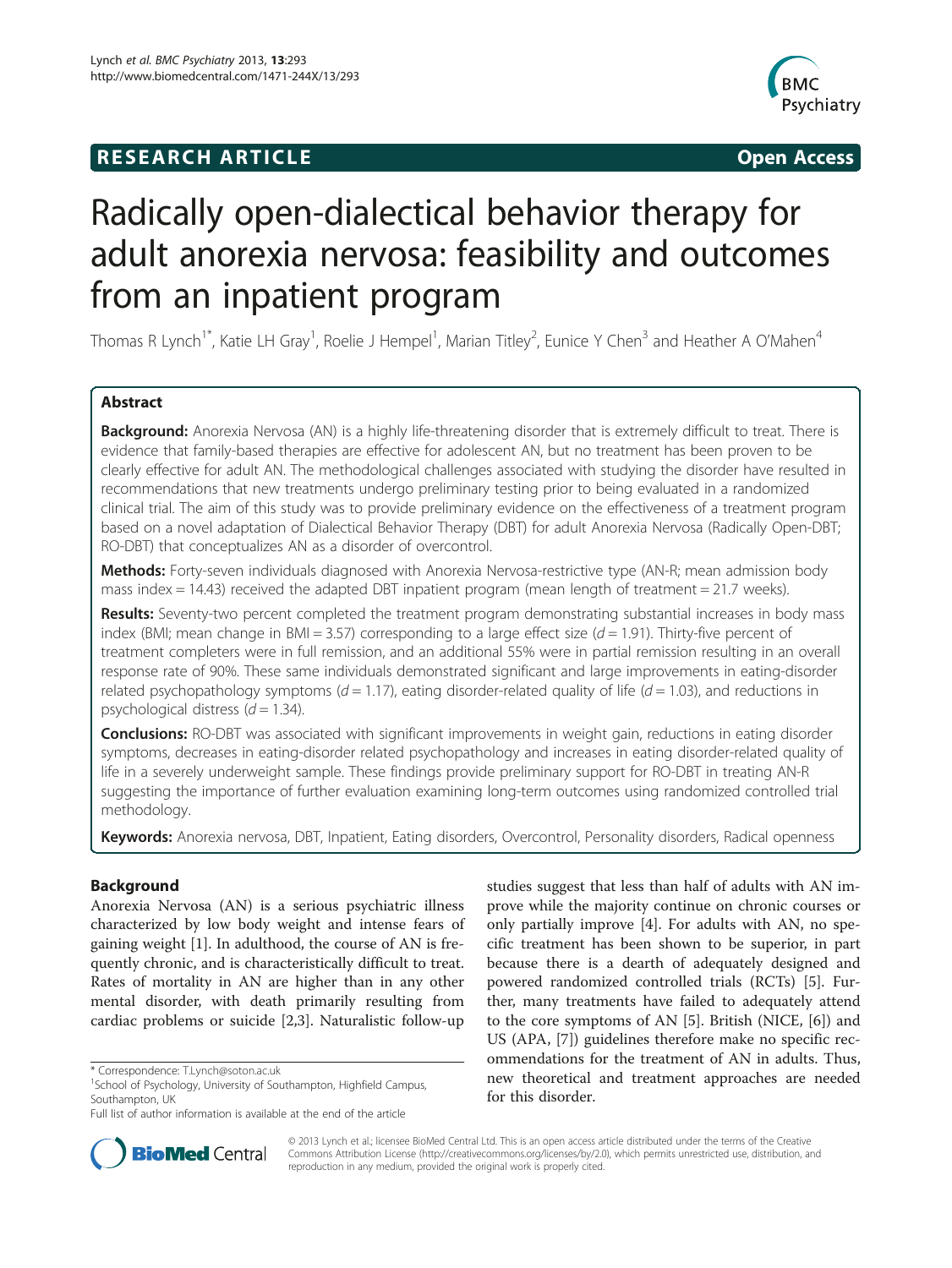To date, a number of different psychological treatments for AN have been studied, including family-based therapy (FBT), cognitive-behavioral therapy (CBT), cognitive-analytic therapy (CAT), and non-specific supportive clinical management (NSCM) [[8\]](#page-15-0). The majority of psychological treatments have been tested in outpatient settings [[8\]](#page-15-0). However, based on reviews and meta-analyses, there is no evidence of the superiority of one treatment approach over another [\[8](#page-15-0)]. Although family-based approaches have been shown to be effective in younger, non-chronic AN patients [\[9](#page-15-0)-[11](#page-15-0)] adult AN patients fare poorly compared to adolescents [[12\]](#page-15-0). Likewise, although there is evidence for the effectiveness of cognitive behavioral approaches in treating Bulimia Nervosa (BN) [[13\]](#page-15-0), it has been less successful in the treatment of AN, with equivalent outcomes to NSCM (although this specific study was underpowered) [\[14](#page-15-0)]. Using an enhanced version of CBT (CBT-E), a large uncontrolled trial by Fairburn et al. [[15\]](#page-15-0). found significant and large pre-post changes in BMI (mean baseline BMI  $= 16.0$ ,  $SD = 1.2$ ; mean change in BMI = 1.8). In addition, improvements in psychological functioning were found and maintained at 60-month follow-up. However, this study excluded individuals who had received specialist eating disorder services in the previous year and who were at risk of hospitalization, suggesting there is still a need to investigate treatments for those with severe and or deteriorating courses of AN. Lastly, RCTs investigating the success of outpatient CAT for adult AN have indicated mixed results. In two separate trials, one comparing CAT with an educational-behavioral therapy and the other comparing it to FBT and focal psychotherapy, there were no differences between CAT and the other treatments [\[16,17\]](#page-15-0). However, it should be noted that both studies were underpowered to detect treatment differences.

Due to the high medical and psychiatric risks associated with AN and lack of progress in outpatient treatments often necessitates hospitalization, it is important to examine the effectiveness of psychological treatment models used in inpatient settings. There have been few studies and no RCTs examining inpatient treatment for AN. Although Hartmann and colleagues [[8\]](#page-15-0) reported an overall effect size of 1.2 in weight gain for inpatient treatments, the overall lack of research on inpatient programs is a critical gap given that those with lower BMIs and more severe, chronic presentations, are more representative of inpatient treatment. Cognitive-Behavioral Therapy, IPT and DBT have been used in some inpatient settings as part of a multi-component approach to treating Anorexia. However, there is a lack of research on the efficacy of these approaches in inpatient settings, and because most inpatient units implement a given treatment as part of a complex treatment package [\[8](#page-15-0)], it is often difficult to discriminate which treatments constitute the active components of the service. Thus, given the lack of evidence for existing treatments, there is an acute need to study innovative treatment approaches that are suitable for AN, particularly for those with more severe presentations.

#### AN-R and overcontrol: a transdiagnostic perspective

Self-control—inhibiting acting on urges, impulses, and desires—is highly valued in most societies, and failures in self-control characterize many of the personal and social problems afflicting modern civilization. However, too much self-control can be equally problematic. Overcontrol (OC) or excessive inhibitory control has been linked to social isolation, poor interpersonal functioning, hyper-perfectionism, rigidity, risk aversion, lack of emotional expression, and the development of severe and difficult-to-treat mental health problems, such as chronic depression, anorexia nervosa, and obsessive compulsive personality disorder [\[18](#page-15-0)-[21](#page-15-0)]. Relatedly, research robustly links eating disorders to three "personality subtypes": overcontrolled, undercontrolled, and low psychopathology [[22](#page-15-0)]. AN-R (restrictive subtype) is most representative of the overcontrolling subtype, with behavioral patterns paralleling those of other OC disorders (e.g., obsessive compulsive personality disorder), such as; propensities for aloofness/social withdrawal, cognitive rigidity and insistence on sameness, low novelty seeking/ insensitivity to reward, strong personal needs for structure and symmetry, heightened threat sensitivity, clinical perfectionism [\[21,23,24\]](#page-15-0), and invalidating or critical childhood environments [[25,26](#page-15-0)]. Deficits in emotional functioning in AN-R include impaired recognition of emotion in others and reduced emotional expression, particularly the expression of negative emotions [[27](#page-15-0)]. To date, however, this constellation of OC characteristics has not been the primary focus of treatment for AN-R.

# Radically open-dialectical behavior therapy (RO-DBT)

Dialectical behavior therapy (DBT) was originally designed for individuals with borderline personality disorder (BPD) [\[28,29\]](#page-15-0) and has been shown to be effective in two RCTs targeting binge-purge eating disorders (EDs) with undercontrolled problems such as severe emotion dysregulation [\[30,31\]](#page-15-0). To date, there has been no study using standard DBT to specifically target EDs characterized by problems of OC. Lynch and colleague's adaptation of DBT for OC, referred to as Radically Open-DBT (RO-DBT) [[32](#page-15-0)], has been informed by experimental, longitudinal, and correlational research on overcontrol and related constructs (for a review, see [[33\]](#page-15-0)), two RCTs that have focused on OC in chronic/refractory depression [[34,35\]](#page-15-0), and mechanisms of change are being evaluated in an on-going multi-center RCT for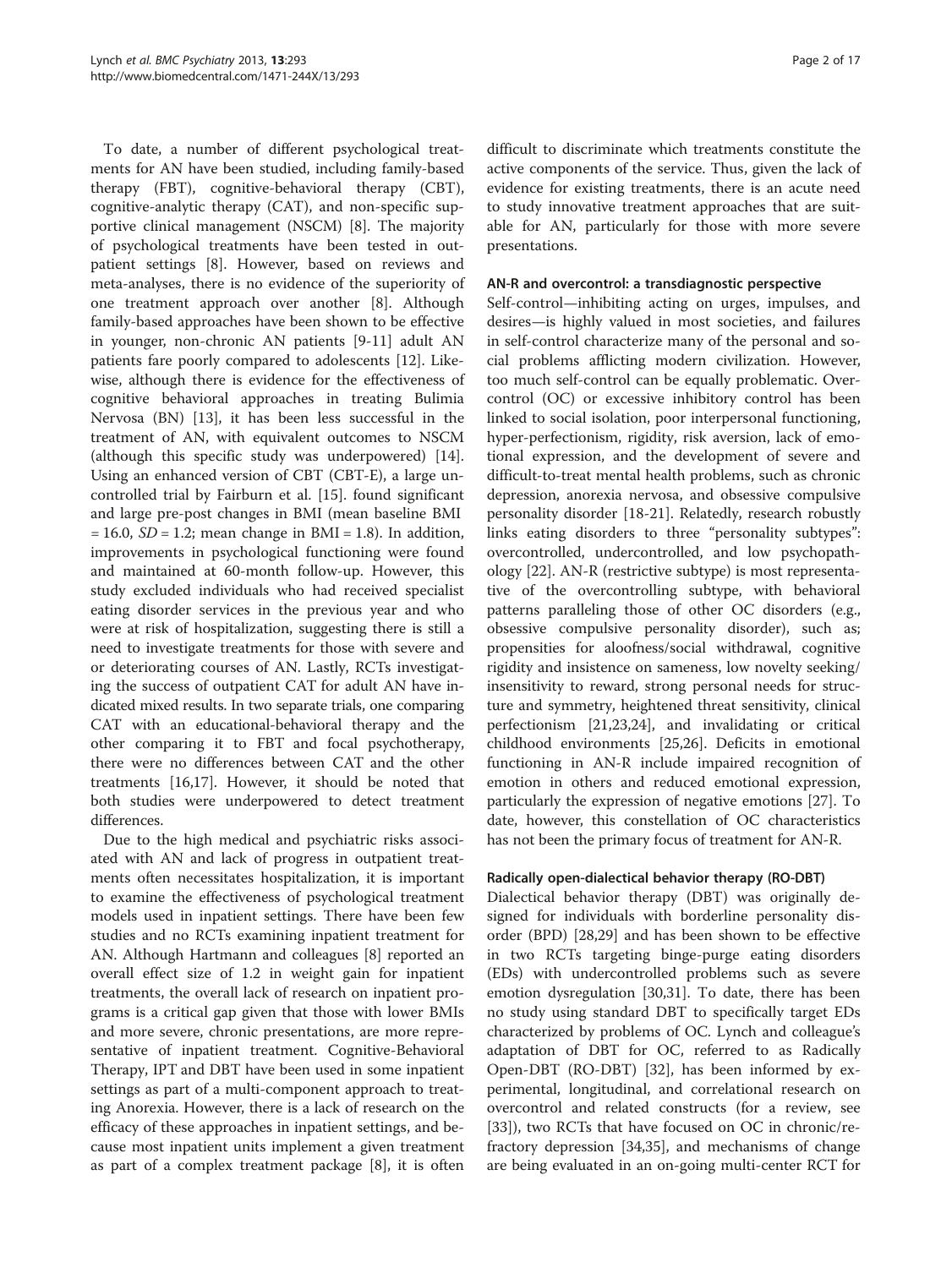refractory depression (project REFRAMED; chief investigator: Lynch). Radically open-DBT was developed and conceptualized as a transdiagnostic treatment for disorders of overcontrol such as AN-R.

While resting on many of the core principles of standard DBT, the therapeutic strategies in RO-DBT are often substantially different, both theoretically and practically. For example, RO-DBT contends that emotional loneliness represents the core problem for OC, not emotion dysregulation. Treatment strategies targeting loneliness and social isolation are informed by a biosocial theory [[20,36\]](#page-15-0) positing that OC develops via transactions between temperamental biases for heightened threat and diminished reward sensitivity and family/environmental experiences emphasizing mistakes as intolerable and self-control as imperative. A major component of this theory is that heightened threat sensitivity makes it more difficult for an individual with OC to enter into their neurologically based safety zone [[33](#page-15-0)]. Feeling safe activates the ventral-vagal mediated parasympathetic nervous system (PNS-VVC) associated with contentment, social engagement, and pro-social behaviors via the facial muscles that are involved in maintaining eye contact, listening to human speech and making appropriate facial expressions [\[37,38](#page-15-0)]. While the organism feels safe, the PNS-VVC is dominantly active and suppresses the sympathetic nervous system (SNS), allowing the organism to explore and communicate with others [[37,38\]](#page-15-0). Neuroimaging studies support the link between the PNS and feeling safe: the ventromedial prefrontal cortex has been found to modulate the vagal efferent outflow to the heart [[39\]](#page-15-0) and promotes safety while inhibiting SNS activity [\[40,41\]](#page-15-0). However, when the environment is perceived as threatening, PNS-VVC dominance is withdrawn and the SNS, associated with mobilization behavior (e.g. flight and fight), becomes dominant, increasing heart rate and down-regulating the activation of the striated muscles of the face and head, thus reducing the individual's ability to engage with the social world [\[37,38](#page-15-0)]. This process is linked to activation of the dorsal anterior cingulate cortex, which has been found to promote fear responses via increases in SNS activity [\[40\]](#page-15-0).

For the OC individual, defensive arousal, frozen or disingenuous expressions and stilted interactions are common; secondary to heightened threat sensitivity and exacerbated by sociobiographic feedback overvaluing self-control and avoidance of criticism. Thus, an OC patient may without conscious awareness exhibit blank facial expressions and long silences on the outskirts of conversation circles, unknowingly scowl when they go to a party, or habitually force smiles or behave in a stilted overly pro-social manner that does not make sense in the current social situation. Unfortunately, masking inner feelings or incongruence between felt experience

and displayed behavior makes it more likely for others to perceive the incongruent person as untrustworthy or inauthentic [[19,42,](#page-15-0)[43\]](#page-16-0). In comparison to non-suppressors, habitual suppressors of emotional expression report feeling more inauthentic and greater discomfort with intimacy [[44](#page-16-0)]. Thus, OC self-control efforts, designed to sidestep social difficulties, function to create the very consequences that OC individuals fear the most. That is, people prefer not to interact with them and see them as inauthentic, false, and/or untrustworthy, leading to heightened experiences of social ostracism and loneliness [\[36](#page-15-0)].

Consequently, RO-DBT links neurophysiology and the communicative functions of emotion to the formation of close social bonds. As such, a number of treatment strategies are designed to enhance social connectedness, including novel skills to activate PNS-VVC social-safety, signal cooperation (for example, deliberately changing body postures and facial expressions, e.g. leaning back rather than forward and keeping eyebrows up rather than down when stressed), encourage genuine selfdisclosure, and break-down over-learned expressive inhibitory barriers (via skills designed to encourage playful behavior and disinhibited expression). Crucially, RO-DBT posits that, for OC patients, it is critical to first engage neurophysiological systems [[37](#page-15-0),[38](#page-15-0)] that activate social-safety responses and signal cooperation to others prior to engaging in social interactions. In so doing, OC individuals are naturally able to relax facial and nonverbal expression and engage reciprocally in fluid and genuine social interactions [[32\]](#page-15-0). The emphasis on socialsignaling and changing neurophysiological arousal in treating OC is key as it differs from other treatments that emphasize interpersonal skills, behavioral experiments, cognitive-restructuring, or ritualized patterns of eating. Once activated, the social-safety system is also hypothesized to reduce compulsive negative affect driven desires to restrict food based on research showing neuro-inhibitory relationships between the 'calming' parasympathetic nervous system and the 'activating' sympathetic nervous system (SNS) [[45\]](#page-16-0).

In addition, RO-DBT conceptualizes restrictive and ritualized eating as a form of maladaptive inhibitory control that has been intermittently reinforced. For example, we posit that, following periods of intense restrictive eating the AN patient's neuroregulatory system 'perceives' the depleted metabolic state as lifethreatening; thereby activating the evolutionary 'older' parasympathetic nervous system, the dorsal vagal complex (PNS-DVC) [\[37,38](#page-15-0)], which functions to inhibit energy depleting SNS-mediated action tendencies, resulting in reduced pain sensitivity and emotional numbing (e.g., flat affect). Thus, we suggest that food restriction and starvation is reinforced because it functions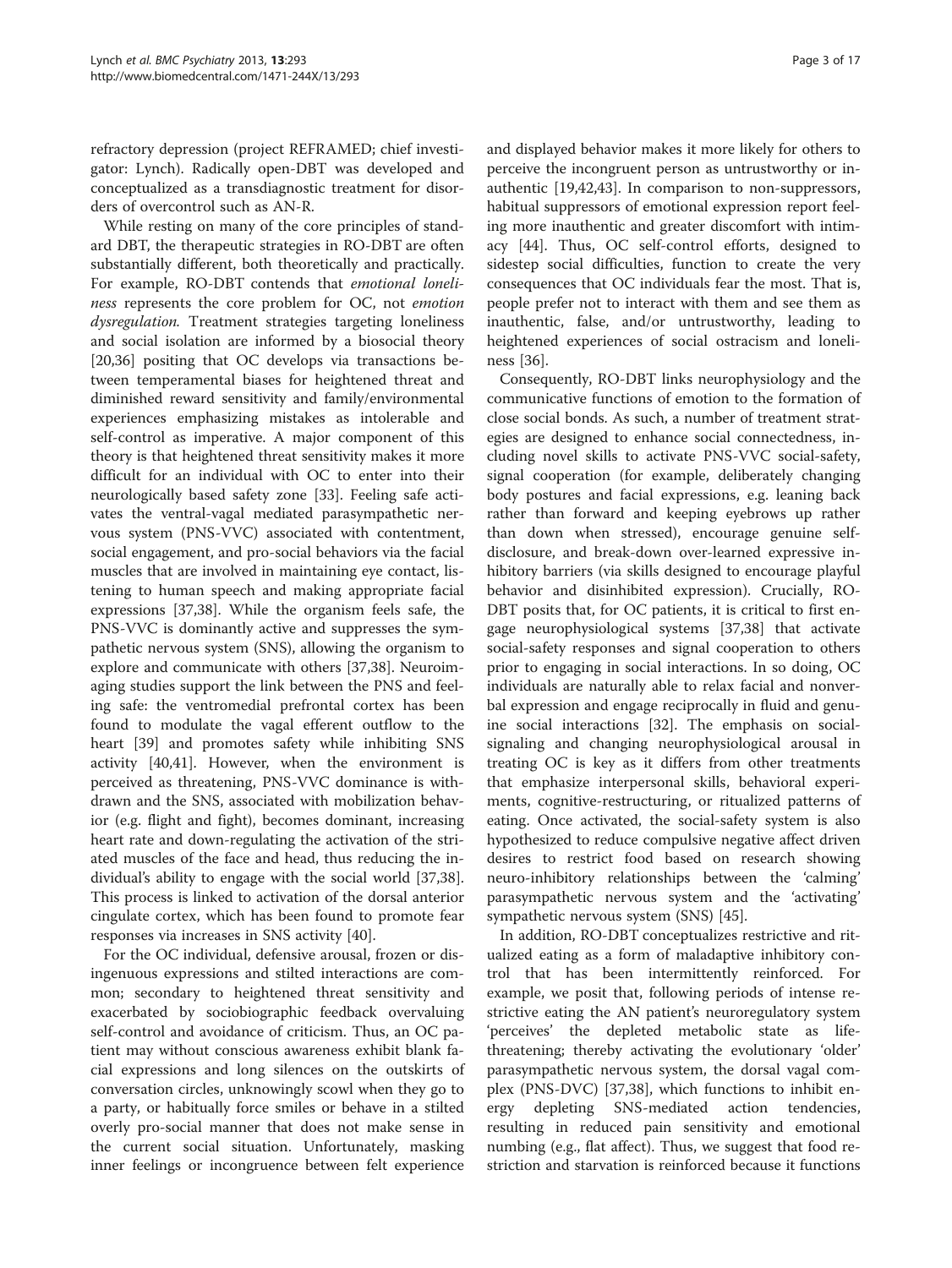to reduce defensive-arousal secondary to DVC activation. Importantly, this emotion regulation strategy is not only potentially lethal, but flattened and numbed emotional expressions secondary to DVC activation, as reviewed above, are posited to exacerbate social ostracism (see other examples below).

# RO-DBT treatment modes and targets

The functions and modes of RO-DBT are similar to those in standard DBT [\[28](#page-15-0)], including weekly 1 hour individual therapy sessions, weekly skills training classes, telephone coaching (as needed), and weekly therapist consultation team meetings. The primary target/goal in RO-DBT is to decrease severe behavioral overcontrol rather than decrease severe behavioral dyscontrol as in standard DBT [[28](#page-15-0)].

# RO-DBT orientation and commitment

The orientation and commitment stage of RO-DBT takes four sessions and can be broken down broadly into four sequential steps: 1) hearing the patient's story; 2) identifying individualized goals and targets; 3) explaining the therapeutic rationale, and 4) determining willingness and commitment to the treatment. RO-DBT considers it essential for therapists to identify goals and values that are not solely linked to food, weight, body shape, or other similar ED issues when treating AN-R. From the outset RO-DBT therapists 'smuggle' the idea to their AN-R patient that they are "much more than an eating disorder". 'Smuggling' refers to an RO-DBT communication strategy designed to introduce new information to an OC patient by 'planting a seed' of the idea first using an easy manner. This strategy allows patients the opportunity to reflect on the new information without feeling compelled to accept or reject it immediately. The basic idea is that committing to changing a problem behavior is easier if the patient realizes that the behavior is preventing them from achieving what they value or would like to achieve. Examples of non-ED related goals or values include: to raise a family, to be gainfully and happily employed, to be more self-aware, to develop or improve close relationships, to establish a romantic partnership, to become better educated.

During the orientation and commitment period on the inpatient unit in which this study was conducted, participation in the "RO-DBT Program" is voluntary. Patients are given the option to participate in treatment as usual, referred to as the "Engagement Program", that has less emphasis on psychological factors and more emphasis on weight gain. Contingency management principles are used to facilitate participation in RO-DBT. Specifically, it is explained that since patients in the "RO-DBT program" must work hard to learn new skills, expectations regarding weight gain are more flexible in order to compensate for the additional effort required, whereas this is not the case for the "Engagement Program".

RO-DBT individual therapy targets are arranged in a hierarchy of importance: 1) reduce life-threatening behaviors, 2) repair alliance-ruptures, and 3) reduce OC maladaptive behaviors linked to common OC themes. The first priority in treatment of OC, similar to standard DBT, is to target the reduction of life-threatening behaviors, defined as: 1) actions, plans, desires, urges, or ideation, the goal of which is to intentionally cause tissue damage or death (e.g., non-suicidal self-injury, suicidal ideation/urges, suicide attempt), and 2) behaviors that are not intentionally aimed at dying/tissue damage but are an imminent threat to life. For example, being underweight, restricting, or purging would be considered quality-of-life interfering behavior until the moment a physician says it is imminently life threatening. It is then considered life-threatening behavior (even though the intent is not to damage tissue or cause death), thereby trumping all else except other life-threatening behaviors. The key word to remember in the second part of this definition is "imminent". This provides a coherent rationale for staff to avoid expressions of over-concern about medical risk when doing so might reinforce dysfunctional behavior. For example, heightened concern about a non-life-threatening low BMI might inadvertently reinforce future restrictive eating or desires to appear medically ill because the additional attention conveys a 'special status' to the patient, may excuse a patient from normal expectations or responsibilities, and/ or may block work on non-eating disorder issues that may be essential for recovery. As one AN-R patient described it: "I fear that if I don't look fragile then I will be ignored or disappear and lose my status as a princess". Thus, this approach helps mitigate potential reinforcement of AN-R maladaptive behaviors and allows therapists to attend to psychological issues without concern that they are neglecting medical risk.

Secondly, unlike standard DBT, RO-DBT hierarchically targets therapeutic alliance-ruptures over therapy-interfering behaviors. This is a major deviation from standard DBT where therapy-interfering behaviors are considered the second most important target in the treatment hierarchy (after life-threatening). Broadly speaking, therapyinterfering behaviors in standard DBT [[28\]](#page-15-0) refer to problem behaviors that interfere with the patient receiving the treatment. Common therapy-interfering behaviors in standard DBT might include; non-compliance with diary cards, no-showing for sessions, repeatedly crossing therapists' personal limits leading to demoralization, or refusal to speak during a session. Thus, therapy-interfering behaviors in standard DBT are problematic behaviors prioritized for change. In stark contrast, alliance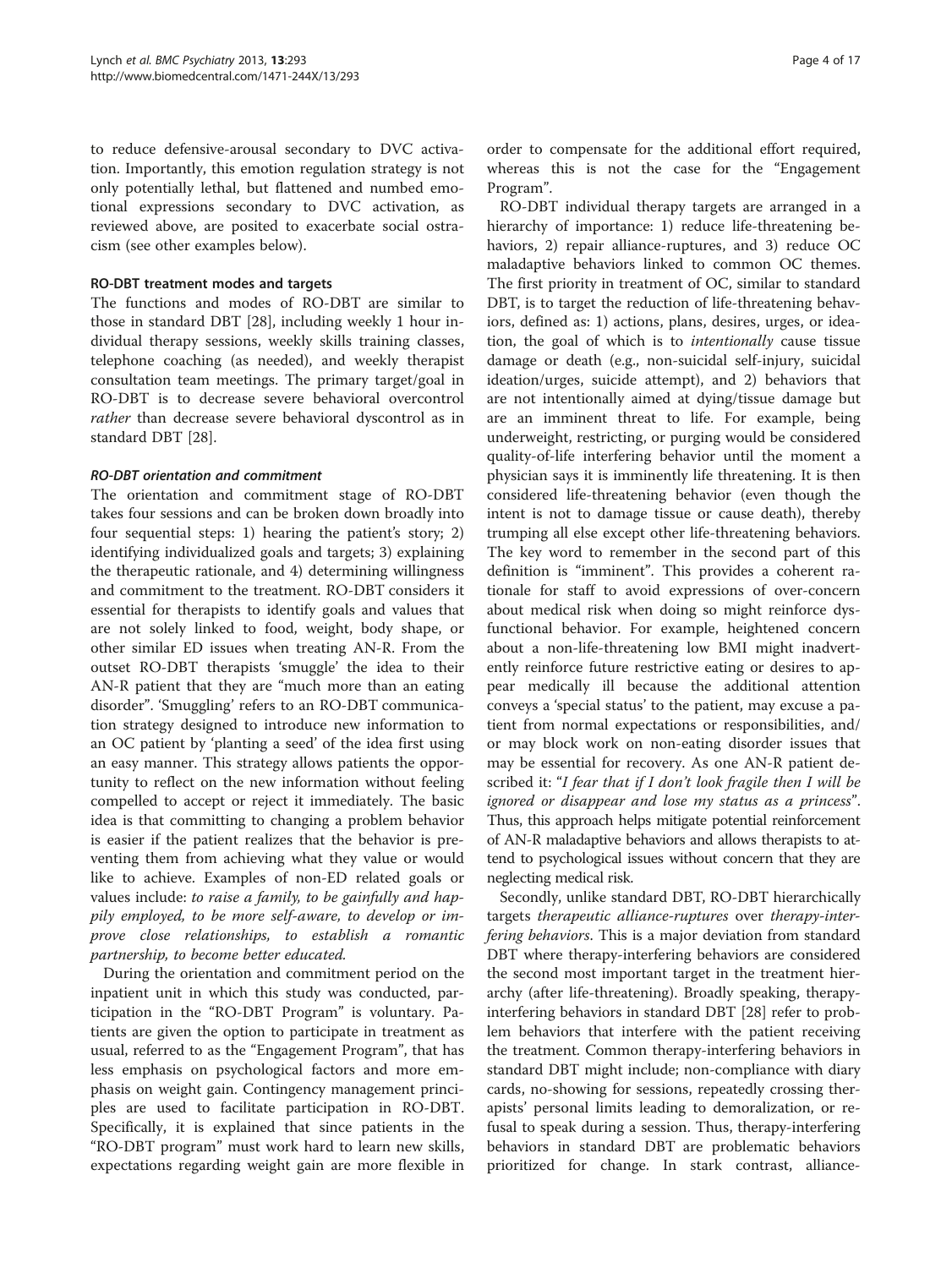ruptures are not considered problems; they are considered opportunities for growth. Alliance-ruptures are the essential practice grounds to learn how conflict can be intimacy enhancing and a successful alliance-rupture repair blocks overlearned OC tendencies to abandon relationships. Alliance-ruptures are conceptualized to revolve around two issues: 1) the patient feels misunderstood, and/or 2) the patient experiences the treatment as not relevant to their unique issues. When an alliancerupture is suspected, the therapist should drop their in-session agenda (e.g., conducting a behavioral chain analysis) and shift their attention toward the relationship with their patient. Typically this involves *slowing down* the pace of the interaction and directly asking the patient what is happening in the moment (details regarding alliance-rupture repairs are provided in the treatment manual [\[32\]](#page-15-0)).

#### Targeting maladaptive OC behaviors

Though life-threatening and therapeutic alliance-ruptures take precedence when present, the third most important target in the RO-DBT treatment hierarchy centers around the reduction of maladaptive OC behaviors. The Path to Flexible-Mind (see Figure 1) overviews the five most common OC behavioral themes that are used to develop behaviorally specific individualized targets monitored daily on diary cards. Diary cards are used during individual therapy as means for identifying the most serious or problematic behavior occurring in the past week that will form the basis for a behavioral chain and solution analysis (the treatment manual provides details for assessing and treating specific OC behaviors and

examples of diary cards [\[32](#page-15-0)]). Unless imminently life threatening, RO-DBT for AN-R discusses ED behaviors (e.g., restriction, body shape, exercise) in the latter part of individual therapy sessions (e.g., last 20 minutes). This approach differs from other treatments that prioritize ED behaviors over other problems, and is informed by: 1) robust research linking AN-R to overcontrolled problems that pre-existed the diagnosis of AN-R, 2) a transdiagnostic philosophy that underlies RO-DBT positing that disorders of overcontrol are best treated when maladaptive OC behaviors are given priority, and 3) clinical observations that excessive attention directed toward intractable ED cognitions/behaviors may function to inadvertently reinforce the maladaptive behavior and/or may block discussion of other important life issues. As one AN-R patient put it: "When my therapist focuses on my ED behaviors I feel a sense of relief—talking about ED is a lot easier than facing reality". The goal is to target ED behaviors without unnecessarily reifying them and/or inadvertently reinforcing them by making them the sole focus of treatment. Consequently, the RO-DBT therapist attempts to adopt a dialectical stance that communicates to the patient that weight gain and changes in maladaptive ED behaviors are expected, and yet not sufficient for gaining a life worth living.

# Skills training

Similar to standard DBT, the function of enhancing capabilities in RO-DBT is translated into the mode of skills training classes (see Table [1](#page-5-0) for overview of skills training modules). On an inpatient program, RO-DBT skills training classes are ideally integrated into the daily/

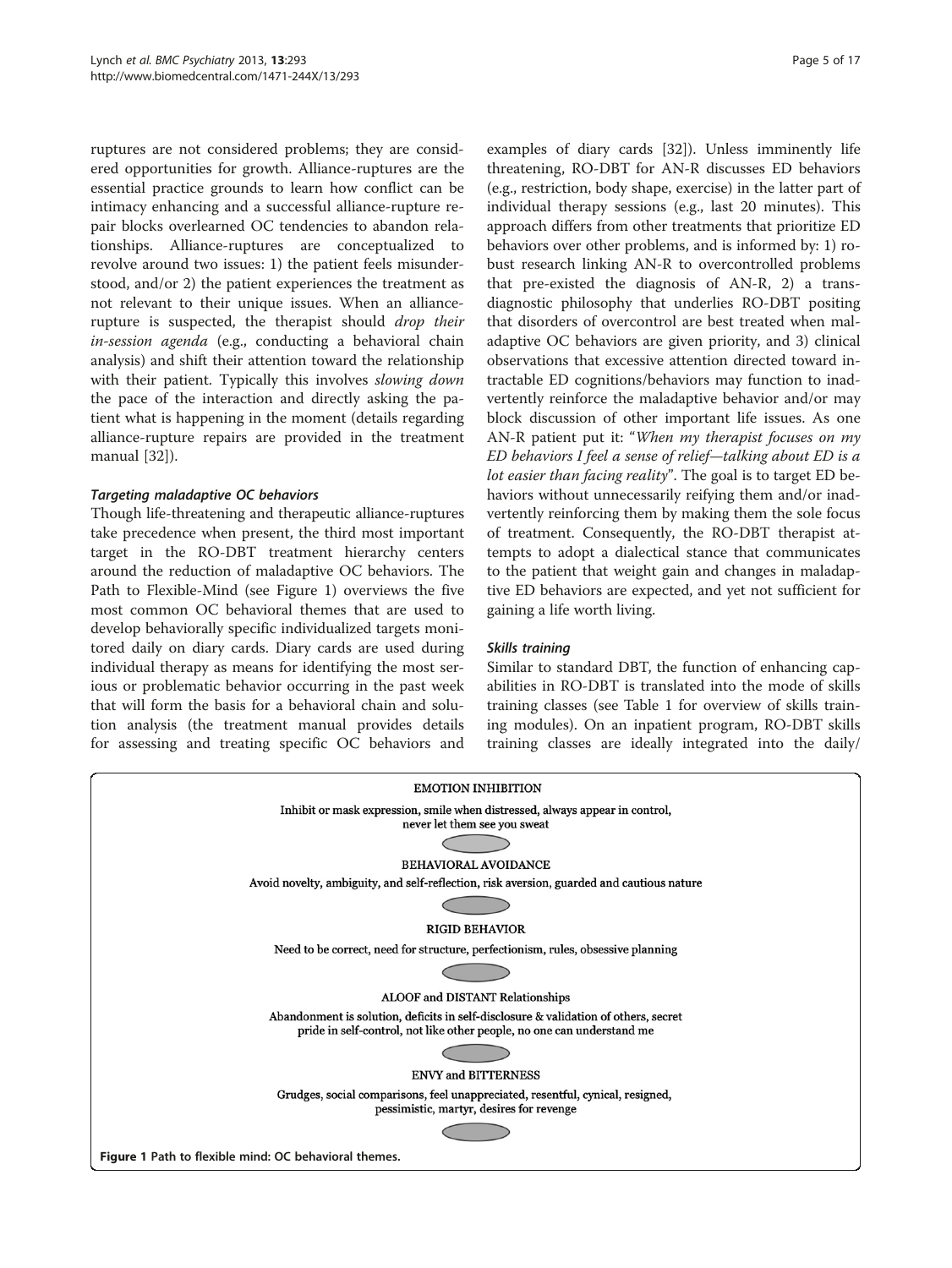#### <span id="page-5-0"></span>Table 1 RO-DBT and standard DBT skills training modules and targets for Overcontrol and AN-R

| Skills module               | <b>Behavioral targets</b>               |  |  |  |  |  |
|-----------------------------|-----------------------------------------|--|--|--|--|--|
| *Core mindfulness           | Rigidity and rule governance            |  |  |  |  |  |
|                             | Imperative of correctness               |  |  |  |  |  |
|                             | Compulsiveness                          |  |  |  |  |  |
| Interpersonal effectiveness | Aloofness and social withdrawal         |  |  |  |  |  |
|                             | Fear of appearing vulnerable            |  |  |  |  |  |
| *Emotion regulation         | Masking inner feelings                  |  |  |  |  |  |
|                             | High social comparison/envy/bitterness  |  |  |  |  |  |
| <b>Distress tolerance</b>   | Self-care neglect                       |  |  |  |  |  |
|                             | Rigid needs for structure and order     |  |  |  |  |  |
| **Radical openness          | Low openness                            |  |  |  |  |  |
|                             | Avoiding risk and novelty               |  |  |  |  |  |
|                             | Disregarding feedback                   |  |  |  |  |  |
|                             | High distrust and suspicion             |  |  |  |  |  |
|                             | Low empathy/validation of others        |  |  |  |  |  |
|                             | Deficient in forgiveness and compassion |  |  |  |  |  |

Table Legend: \* Indicates that new RO-DBT skills for OC have been incorporated within the standard DBT module. \*\* Indicates new RO-DBT module for OC that is not part of standard DBT.

weekly program, e.g., daily mindfulness practices (see Table 2 for overview of Haldon unit integrated program). RO-DBT skills are designed to help OC patients learn essential skills to re-join community, including how to engage in novel behavior, express emotions more freely, develop compassion and forgiveness, let go of envy/bitterness, be more playful and spontaneous, activate one's social-safety system, learn from corrective feedback, and how to form more intimate relationships. Detailed instructor notes, patient handouts, and worksheets are provided in the treatment manual [[32](#page-15-0)].

Radical openness skills Radical openness skills training encompasses eight separate lessons, usually delivered over a span of eight weeks with weekly homework assignments and handouts/worksheets. As a concept, radical openness entails a willingness to surrender prior preconceptions about how the world should be in order to adapt to an ever-changing environment. The practice of radical openness involves three core transacting components: 1) *acknowledgment* or awareness of environmental stimuli that are disconfirming, unexpected, or incongruous, 2) purposeful self-enquiry into habitual or automatic response tendencies and emotion-based action urges secondary to the disconfirming feedback (e.g., defend, capitulate, regulate, avoid, accept), and 3) *flexibly-responding* to the feedback by behaving in manner that is genuinely effective in the moment and accounts for the needs of others. Importantly, *radical openness* differs from radical acceptance (a core skill in standard

#### Table 2 The Haldon unit RO-DBT treatment program

|                                                   | nii KO-DDT treatment program                                                                                                                                                                                                                                                                                 |
|---------------------------------------------------|--------------------------------------------------------------------------------------------------------------------------------------------------------------------------------------------------------------------------------------------------------------------------------------------------------------|
| <b>RO-DBT Functions &amp; Modes</b>               | <b>Motivating Commitment</b> ('structured<br>yet flexible'): via weekly individual<br>therapy & daily monitoring of target<br>behaviors with diary cards                                                                                                                                                     |
|                                                   | <b>Enhancing Capabilities</b> ('learning to<br>re-join the tribe'): via skills training classes;<br>3 RO-DBT skills training classes per week.                                                                                                                                                               |
|                                                   | Skills Generalization ('going opposite<br>to stoicism'): via telephone coaching<br>calls as needed when patient off-unit.                                                                                                                                                                                    |
|                                                   | <b>Support for Therapists</b> ('practicing<br>radical openness ourselves'): via weekly<br>RO-DBT staff consultation team meetings.                                                                                                                                                                           |
|                                                   | Enhancing Environmental Support: via<br>RO-DBT informed family therapy sessions<br>emphasizing radical openness and other<br>DBT skills.                                                                                                                                                                     |
| Ancillary groups informed<br>by RO-DBT principles | Daily morning mindfulness and<br>loving-kindness practices.                                                                                                                                                                                                                                                  |
|                                                   | <b>Weekly Target Setting Group: helping</b><br>patients 'look for roses not just thorns'<br>and practice the art of flexible-planning.                                                                                                                                                                       |
|                                                   | Weekly Meal Management Group:<br>using RO-DBT skills to manage fears of food,<br>urge surfing disgust/bloating sensations,<br>negotiating meal planning using DBT<br>interpersonal effectiveness skills.                                                                                                     |
|                                                   | <b>Weekly Art Group:</b> exposure to novelty,<br>practicing tolerance of uncertainty,<br>letting go of perfectionism.                                                                                                                                                                                        |
|                                                   | <b>Weekly Reflective Space: practicing</b><br>radical openness skills designed to<br>activate social-safety system; responding<br>without rehearsal.                                                                                                                                                         |
|                                                   | <b>Weekly Body Image Discussion:</b><br>observing rigidity and practicing<br>openness to disconfirming feedback.                                                                                                                                                                                             |
|                                                   | <b>Themed Skills Application Week: every</b><br>2 months the normal Unit schedule is<br>suspended. Staff and patients join<br>together to practice radical openness<br>skills, share community meals, and<br>practice playful spontaneity (e.g., Taiko<br>Drumming, Film Making, Fancy Dress,<br>Pantomime). |

DBT [[29\]](#page-15-0)). Whereas radical acceptance involves letting go of fighting reality (see [\[29\]](#page-15-0); pg. 102), radical openness challenges our perceptions of reality. An overview of the weekly skills and key teaching points taught in Radical Openness can be found in Table [3](#page-6-0).

Mindfulness skills In standard DBT for BPD, mindfulness skills target problems associated with *identity* confusion and emptiness [[29](#page-15-0)], whereas OC mindfulness practices target problems associated with rigid adherence to rules, extreme needs for structure, and excessive desires to avoid making mistakes. Mindfulness practices focus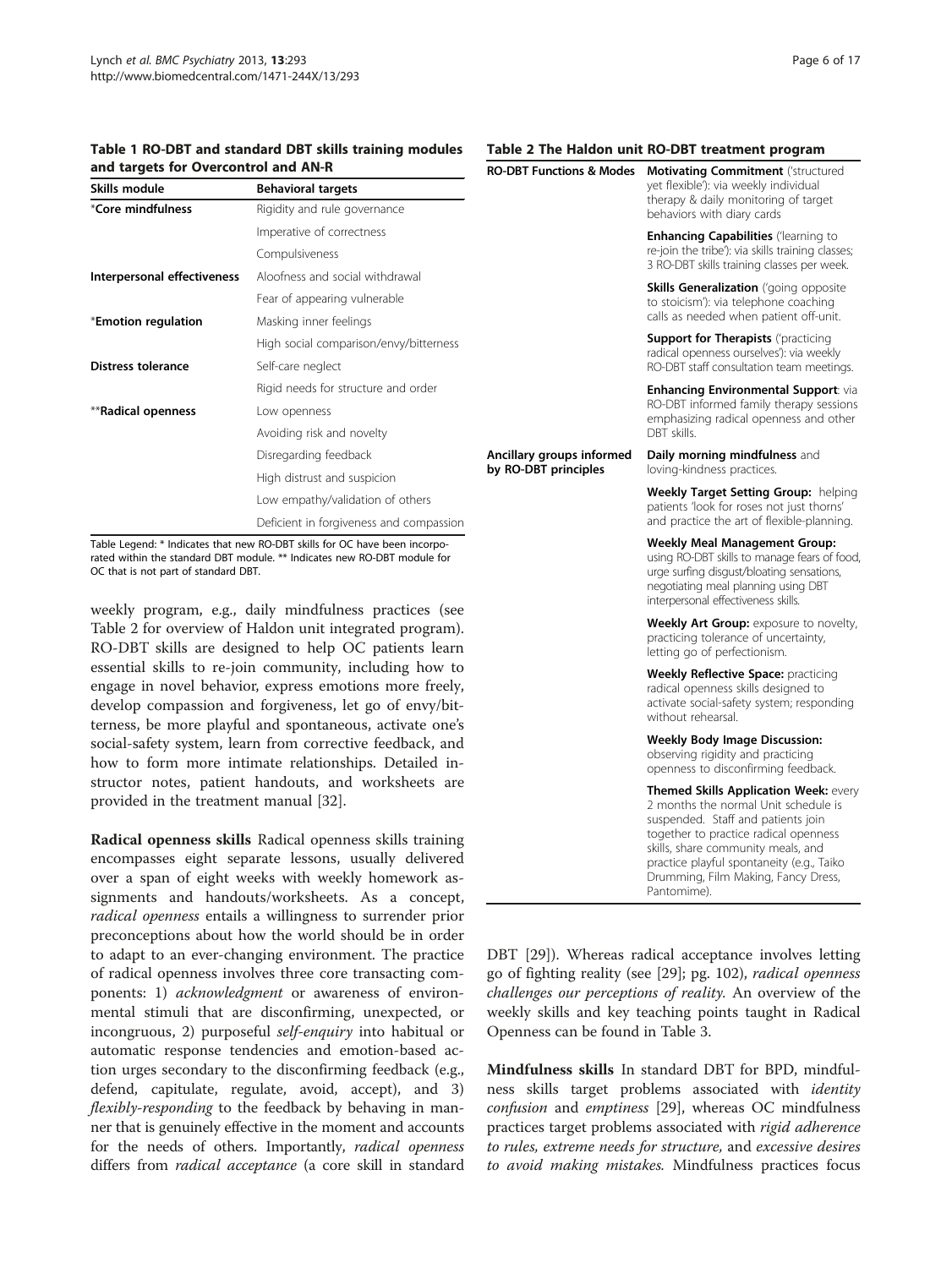<span id="page-6-0"></span>Table 3 Overview of radical openness skills training module

| Week   | <b>Skills</b>                                                  |
|--------|----------------------------------------------------------------|
| Week 1 | Orientation to Radical Openness - Why be radically open?       |
| Week 2 | Emotions Communicate to Others-Changing Physiology             |
| Week 3 | Engaging in Novel Behavior-Flexible-Mind VARIEs                |
| Week 4 | Learning from Corrective Feedback– Flexible-Mind ADOPTS        |
| Week 5 | The Art of Validation-Flexible-Mind Validates                  |
| Week 6 | Learning to Trust and enhancing Intimacy -Flexible-Mind ALLOWs |
| Week 7 | Developing Compassion and Forgiveness-Flexible-Mind has HEART  |
| Week 8 | Increasing Openness & Social Connectedness via Loving-Kindness |

Table Legend: Acronyms in the table are used as mnemonic aids. For example, in Week 4, Learning from Corrective Feedback, each letter of the acronym ADOPTS refers to a specific set of skills; A stands for Acknowledge that feedback is occurring, D stands for Describe and observe emotions, bodily sensations, thoughts, O stands for Open to new information by cheerleading and by fully listening to the feedback, P stands for Pinpoint what new behavior is being recommended by the feedback and assess utility, T stands for Try-out the new behavior, and S stands for Self-soothe and reward yourself for being open to feedback and using skills. Patients are encouraged to memorize acronyms and use them to facilitate memory of skills. Space limitations prevented more descriptive narratives regarding each set of skills and readers are referred to the treatment manual [\[32\]](#page-15-0).

on nonjudgmental acknowledgement of desires for compliance and rule adherence, while cultivating a compassionate, nonjudgmental stance valuing both an appreciation for rules and spontaneity. Strong OC personal needs for structure are targeted via practices emphasizing nonjudgmental awareness of compulsive urges to fix, organize, correct, or control things whenever a situation is perceived as chaotic, disorganized, uncertain, and/or lacking clarity. Compulsive desires for control are encouraged to be dispassionately observed as inner experiences with predictable action tendencies (action tendencies or urges that are transitory in nature). Participants are encouraged to practice mindful "urge surfing" by gently observing urges to "control, fix, or correct" without getting caught up in the thoughts associated with the urge or mindlessly giving into the action tendencies associated with the urge, i.e., ruminating about a solution, or directing attention toward the problem. Instead, participants are taught to consider the urge like a wave; it crests and then passes [\[46](#page-16-0)]. RO-DBT for AN-R teaches 'urge surfing' of food-aversive response tendencies, such as sensations of bloating, nausea, urges to vomit, and/or catastrophizing thoughts. Patients are encouraged to dispassionately observe food-aversive response tendencies and are reminded that the practice is similar to techniques used by sailors to overcome seasickness or jet-pilots to overcome severe nausea. Thus, the goal of these practices is not to mindfully enjoy the taste of food; on the contrary, the focus is on noticing aversive sensations/emotions/thoughts associated with food ingestion without responding to them as a crisis<sup>a</sup>. On the Haldon Unit, urge-surfing food-aversive response tendencies represent the only formal mindfulness practice

that specifically focuses on food related stimuli. These skills are taught, as needed, in individual therapy and occasionally during group skills classes. Overall, urge surfing is taught and practiced as a general principle for managing aversive sensations/emotions/thoughts that can be used in a wide range of both food or non-food related contexts.

In addition, RO-DBT has new mindfulness "states-ofmind" that represent common OC states that are associated with maladaptive and optimal coping. For OC individuals two states-of-mind are most common and these occur secondary to disconfirming feedback and/or when confronted with novelty. Indeed, when challenged or uncertain, the most common OC response is usually to search for a way to minimize, dismiss, or disconfirm feedback in order to maintain a sense of control and order. This style of behaving in RO-DBT is referred to as Fixed-Mind. Fixed-Mind is a problem because it says "change is unnecessary because I already know the answer". The dialectic opposite of Fixed-Mind is Fatalistic-Mind. Whereas Fixed-Mind involves rigid resistance and energetic opposition to change, Fatalistic-Mind involves giving-up overt attempts at resistance. Fatalistic-Mind can be expressed by drawn out silences, bitterness, refusals to participate, and/or sudden acquiescence or a literal suspension of goal-directed behavior and shutdown. Fatalistic-Mind is a problem because it removes personal responsibility by implicating that "change is unnecessary because there is no answer". Mindful awareness of these 'states' serve as important skill practice reminders. Flexible-Mind forms the synthesis between fixed and fatalistic mind states: it involves being radically open to the possibility of change in order to learn without rejecting one's past or falling apart. Importantly, although wise-mind in standard DBT [[29](#page-15-0)] and flexiblemind in RO-DBT share some similar functions, there are also important differences. For example, whereas wisemind celebrates the importance of inner knowing and intuitive knowledge (see [\[29](#page-15-0)]; pg. 66), flexible-mind celebrates self-enquiry and encourages compassionate challenges of our perceptions of reality.

Emotion regulation skills In general, emotion regulation skills with OC individuals follow standard DBT protocols (see [[29\]](#page-15-0); pgs. 135–164). Yet, there are some important differences worth noting. First, OC individuals are less likely to exhibit extreme and/or public displays of emotionally dysregulated or impulsive behaviors. Thus, RO-DBT emotion regulation skills target OC tendencies to *mask inner feelings* and emphasize the advantages of experiencing emotions and expressing them when doing so would be effective. Secondly, the primary difference between standard DBT and RO-DBT pertains to new skills targeting envy, resentment, revenge, and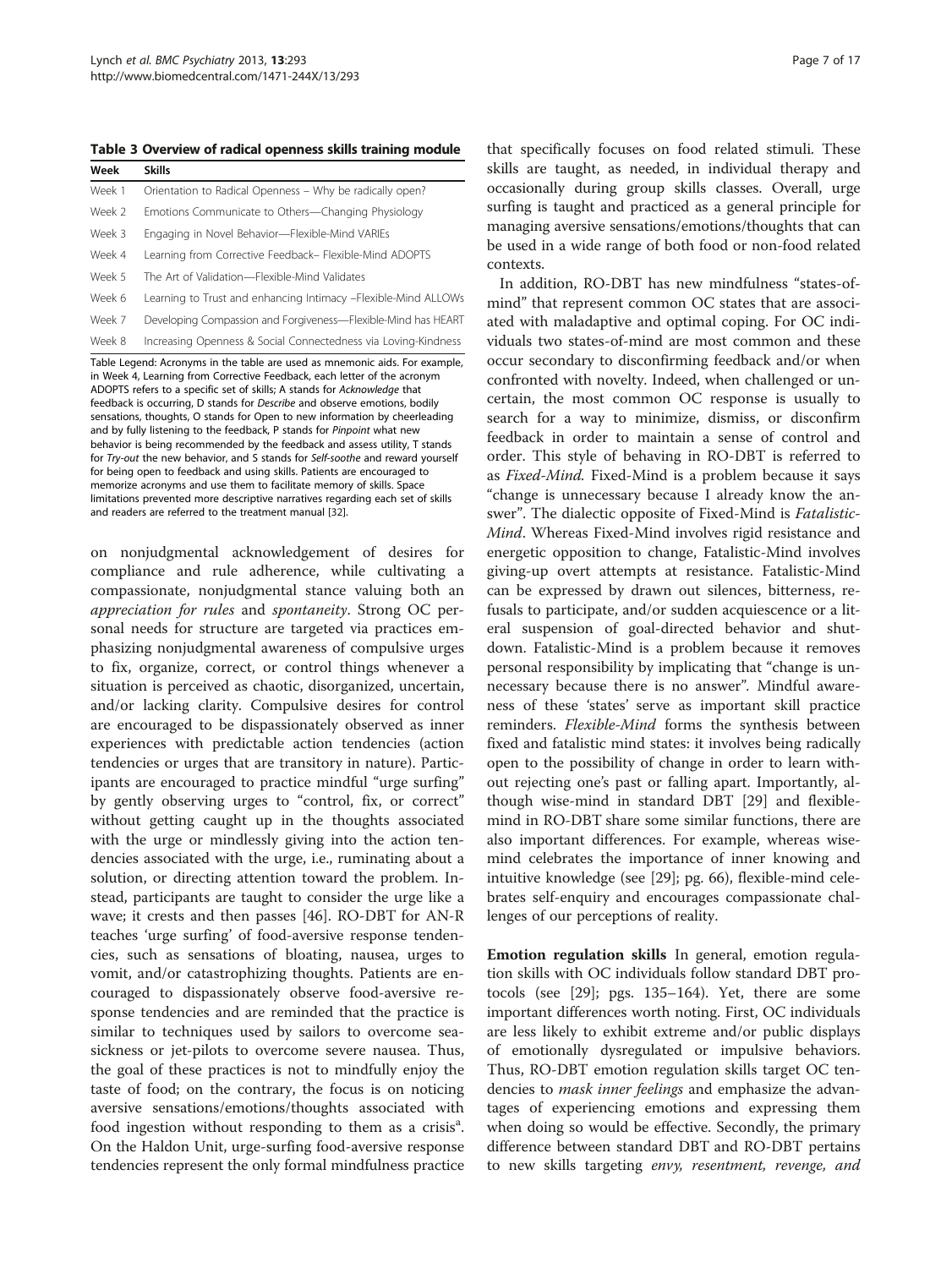bitterness stemming from frequent and over-learned tendencies for social comparison. High achievement/ performance goals, common among OC, necessitate comparison to others in order to determine whether one's performance (e.g., school grades, body shape) is adequate. Unfortunately, social comparison often results in perceptions of being inadequate or unfairly disadvantaged; experiences that are precursors for envy and bitterness. RO-DBT considers unhelpful envy to involve a painful blend of two emotions, shame and anger, with action urges for secret-revenge. Opposite emotion action skills for envy focus on going opposite to urges to hide shameful-envious feelings by labeling/revealing them and going opposite to desires for revenge by blocking hypervigilance for negative attributes or moral failings of the envied person, blocking pleasurable fantasies of the envied person failing or suffering, and blocking harsh gossip about the envied person. Bitterness is characterized by pessimism, cynicism, and a fatalistic outlook on life; it is a mood state resulting from frequent failures in achieving important goals and/or perceptions that personal success was wrongfully obtained by others. RO-DBT teaches patients to go opposite to bitterness by increasing pro-social behavior, such as practicing giving help/praise and receiving help/praise from others, celebrating successes, resting after completing a difficult task, practicing random acts of kindness and thankfulness for what one has.

Distress tolerance skills Since OC patients are less likely to exhibit impulsive or crisis-oriented behaviors there is less need for crisis survival skills. As a result, only one lesson (one week) is dedicated to teaching distress tolerance skills in RO-DBT skill training classes as opposed to the 6–8 weeks that is typical in standard DBT. Two skills, posited to be particularly helpful for OC patients, are taught during this lesson—self-soothing and radical acceptance skills (see [\[29\]](#page-15-0); pg. 167 & pgs. 170–176).

Interpersonal effectiveness skills Most of the interpersonal skills taught in standard DBT [[29](#page-15-0)] are applicable to OC patients. A few modifications in how the skills are taught to OC patients are worth noting. For one, when it comes to interpersonal skill role-plays instructors should be alert to block attempts by some OC patients to "prove they are the best" or to carry out a suggested skills practice that may not be useful simply because the manual suggests it. Secondly, instructors should encourage OC patients to augment interpersonal effectiveness skills practices with Radical Openness skills that are designed to help them enter their neurobiologically based social-safety system (see above).

#### Skills generalization

DBT places a strong emphasis on generalization of treatment gains to *all* physical and emotional contexts. On an inpatient unit this translates into telephone coaching calls with patients away from the unit and/or mini-skills coaching interactions on the unit with staff who are not the primary individual therapist. Although OC patients do experience painful and distressing emotions, they are less likely to express them publicly or engage in dramatic crisis generating displays than UC patients. As a result crisis/ coaching calls or requests may be relatively rare among OC patients unless they are encouraged to represent therapeutic progress because they demonstrate willingness to ask for help, lean in for support, and/or display emotional vulnerability—all essential new skills needed by most OC patients.

# RO-DBT consultation team

As in standard DBT [[28](#page-15-0)], a weekly team consultation meeting is part RO-DBT. Consultation team meetings serve several important functions, including reducing therapist burnout, providing support for therapists, improving phenomenological empathy for patients, and providing treatment planning guidance. This can maximize adherence to the treatment manual. A major assumption in RO-DBT is that that in order to help patients learn to be more open, flexible, and socially connected, therapists must practice the same skills in order to model them to their patients. Thus, the consultation team in RO-DBT is considered an important means by which therapists can practice what they preach.

#### Present Study

In the present study we were interested in evaluating an RO-DBT informed inpatient ED service that specialized in the treatment of AN-R. In this ED service, psychological treatment is introduced only after medically unstable individuals have received re-feeding and are medical stable<sup>b</sup>. Our research questions were: (1) What proportion of patients with AN-R completed the treatment (i.e., reaching their agreed weight and therapy goals)? (2) What proportion of patients met criteria for full remission from AN-R, and what proportion met criteria for partial remission at end-oftreatment? We defined "normal" eating disordered behavior as eating behavior that fell within 1 standard deviation of community norms on eating disorder-related pathology. We hypothesized that there would be an increase in the proportion of individuals who met criteria for full and partial remission (3) What were the pre-post treatment changes in BMI and eating disorder psychopathology, psychological functioning and quality of life? We hypothesized that there would be an increase in BMI, psychological functioning and quality of life, and a reduction in psychopathology.

#### Methods

#### Participants and procedures

All procedures were part of an ongoing service evaluation project approved by the Devon Research and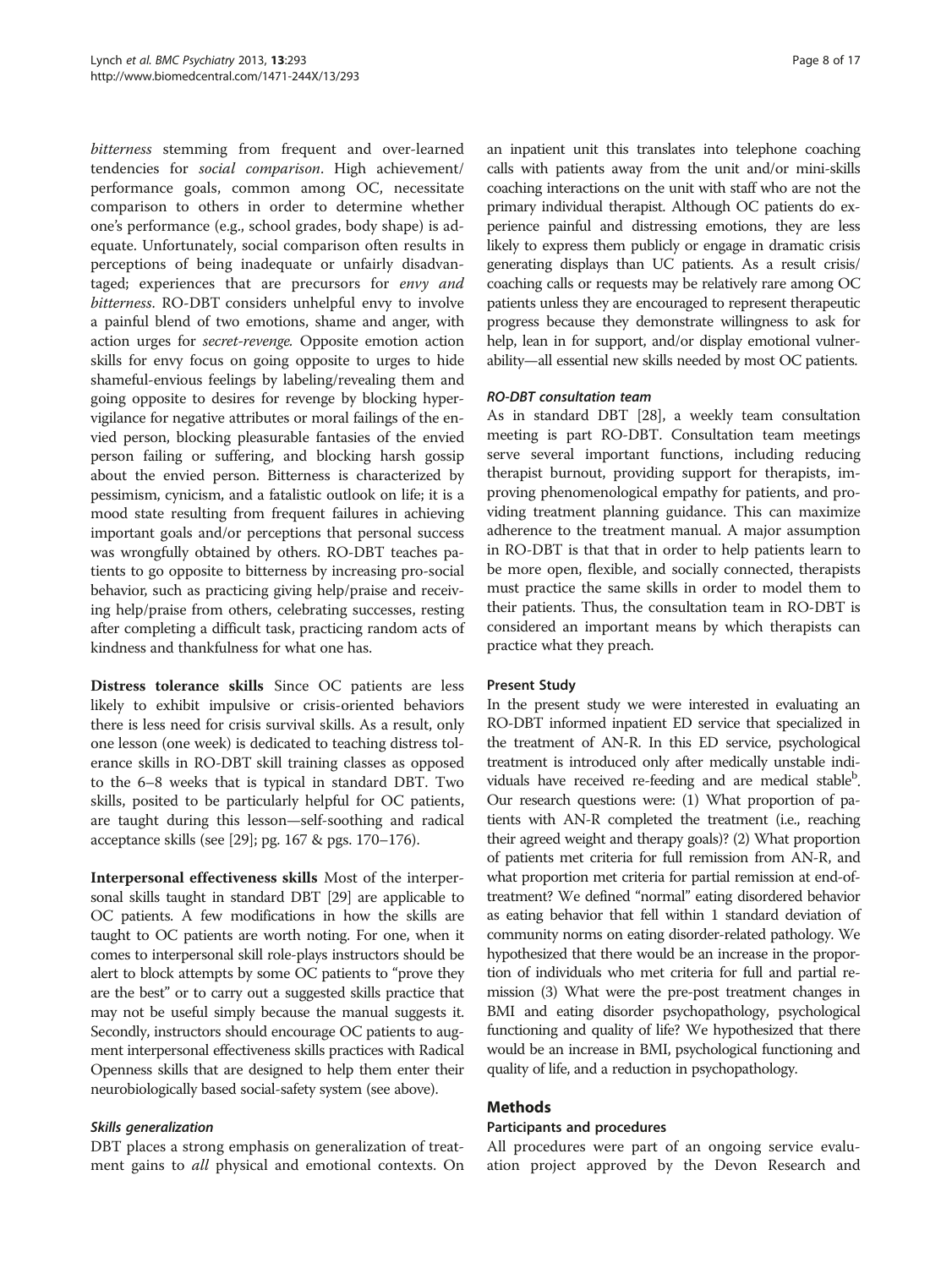Development Trust. Data was gathered between 1<sup>st</sup> Jan  $2010$  and  $31<sup>st</sup>$  December 2012 as part of routine clinical practice from patients of the Haldon Unit, an inpatient eating disorders Unit within the Devon Partnership Trust in the Southwest of England. The service accepts individuals if they are within the National Health Services (NHS) remit for secondary care, have a mental health condition that is complex enough to warrant a care-coordinator across services and have an eating disorder requiring intensive care within an inpatient medical setting.

#### Inclusion criteria

Individuals were included in the current evaluation if they met ICD-10 diagnostic criteria for Anorexia Nervosa and were primarily restricting-type, as assessed through a clinical interview with the unit psychiatrist at admission. For this first evaluation of RO-DBT it was decided to focus on AN-R because these individuals were posited to most closely resemble the genotypic and phenotypic characteristics the treatment had originally been designed to target. Only the latest admission was entered for patients with multiple admissions to the Haldon Unit between 2010–2012 (23.4% [11/47] of the sample had multiple admissions within this period, max readmissions  $= 4$ ).

#### Unit intake procedures

Upon admission to the unit, all patients were given the opportunity to participate in a 2-week Engagement Program designed to familiarize the patient to the RO-DBT program and overall unit structure. During this period, BMI data were obtained and patients were asked to complete a battery of questionnaires, which included the measures utilized in this study. Individuals for whom urgent medical care was a priority first underwent a period of medical stabilization combined with refeeding. Those who met criteria for AN-R were then invited to participate in the RO-DBT program (see Figure [2;](#page-9-0) Consort Flow Diagram). If patients declined participation in RO-DBT, they were offered to continue the Engagement Program which included a range of psycho-educational groups, specialist support from the multi-disciplinary team, family therapy and mealtime support.

#### Treatment setting

Treatment was provided on the Haldon Unit inpatient eating disorder unit in the Southwest of England that is part of the Devon Partnership Trust. Consistent with inpatient eating disorders units across England, the Haldon Unit follows a therapeutic multi-component approach to treatment, which includes psychotherapy, nurse-led care planning, occupational and family therapies, psychiatric consultation, and specialist dietetic counseling. However, the Haldon Unit is unique in that the overall treatment approach on the unit is informed by DBT and RO-DBT principles [[28,29\]](#page-15-0) as well as a trans-diagnostic treatment philosophy that accounts for individual differences in selfcontrol tendencies [[23](#page-15-0)]. Individuals with problems of emotional undercontrol (e.g., BN) are treated with standard DBT [\[28](#page-15-0)], those with overcontrol (e.g., AN-R) are treated with RO-DBT [\[32\]](#page-15-0). The principles of DBT and RO-DBT [[28,32](#page-15-0)] are utilized by staff across each of the treatment modalities, and consultation team meetings are attended by all core staff.

#### Radically open-DBT (RO-DBT)

The current study focuses on applying RO-DBT to AN-R. RO-DBT individual therapists were required to be sanctioned by their profession-specific training, licensing, or certification entity to be capable in providing the services associated with individual therapy. For the current evaluation this included psychiatric nurses  $(n = 11)$ , psychiatrists  $(n = 3)$ , psychologists  $(n = 2)$ , dieticians  $(n = 2)$ , occupational therapists  $(n = 1)$ , and family therapists  $(n = 1)$ . All individual therapists were intensively trained by the first author (TL) for 10 days in RO-DBT; support staff who provided skills coaching or assisted with skills training classes received a two-day workshop covering basic principles and an overview of RO-DBT skills (conducted by TL). Clinical supervision of individual therapy was provided during team consultation meetings (weekly by senior staff and monthly by TL). The skills taught during each 8-week cycle (Table [3\)](#page-6-0) were taught continuously and patients could start attending the skills classes at any time during this cycle.

#### Measurements

#### Demographic variables

At treatment admission, participants filled in a demographic form, which included information on their gender, age, ethnicity, and number of admissions to date.

#### Body mass index (BMI)

BMI was calculated by the unit's dietician after measuring the weight and height of each patient.

#### Eating disorder examination-questionnaire (EDE-Q)

The EDE-Q [\[47\]](#page-16-0) is a 41-item questionnaire adapted from the Eating Disorder Examination [\[48\]](#page-16-0); it measures selfreported eating disorder psychopathology. The EDE-Q yields four subscales: Restraint (attempts to restrict food intake), Eating Concern (feelings of guilt and concern about eating), Weight Concern (dissatisfaction with and overvaluation of weight), and Shape Concern (dissatisfaction with and overvaluation of shape). The subscales have good internal consistency (Cronbach's alphas = .78-.93; [[49](#page-16-0)]) and convergent validity [[47](#page-16-0)]. The community norm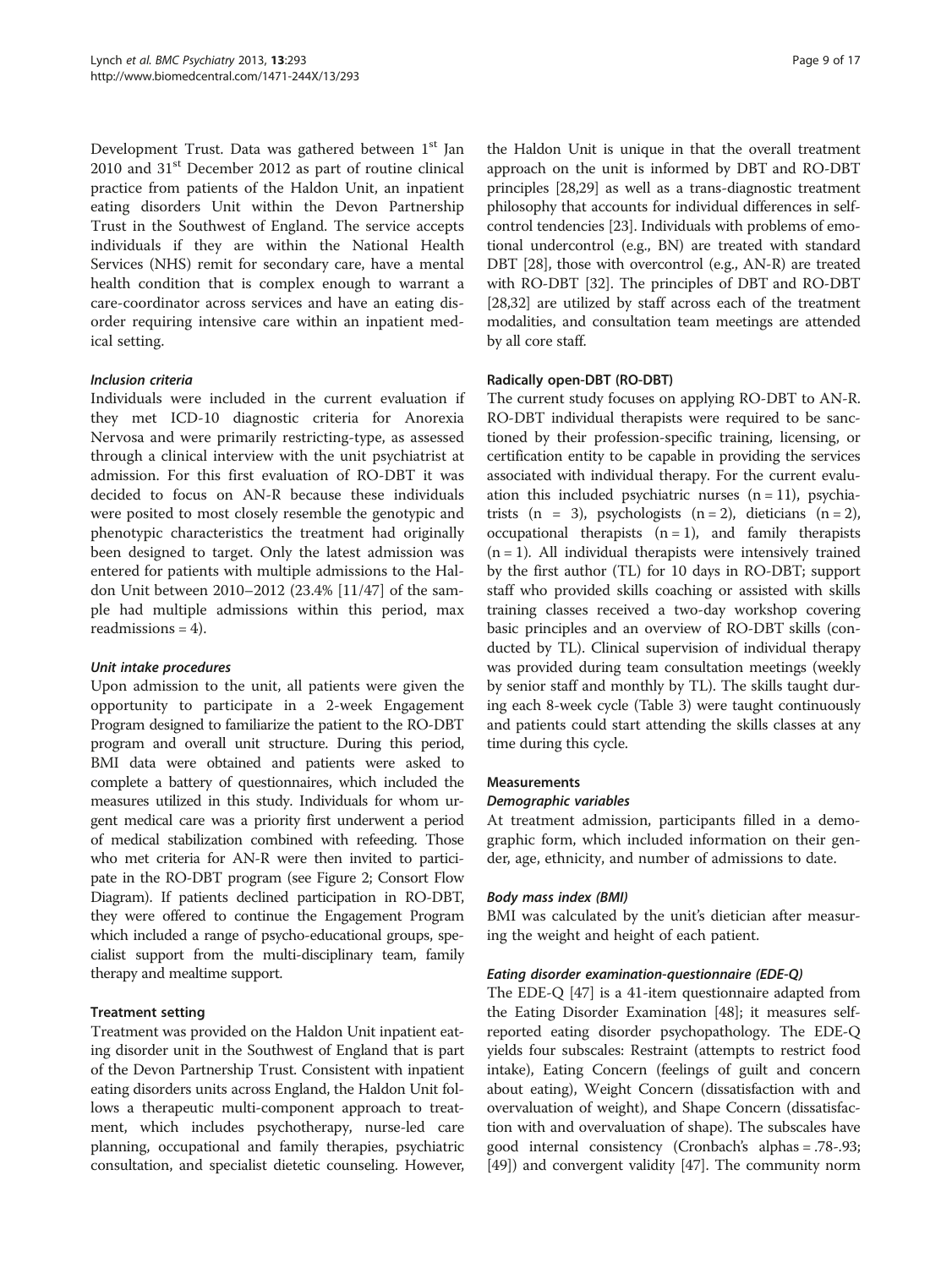<span id="page-9-0"></span>

for the global EDE-Q in the UK plus 1SD is 2.77 [\[50\]](#page-16-0). The EDE-Q had good internal consistency in the present study  $(alpha = .90).$ 

# Eating disorders quality of life (EDQoL)

The EDQoL [\[51\]](#page-16-0) is a 25-item questionnaire that measures eating disorder-related quality of life; it consists of the following subscales: Psychological (negative feelings about self), Physical/Cognitive (physical symptoms, including feeling the cold and inability to concentrate), Financial (difficulties with paying bills), and Work/School (needing to take leave/poor performance). The EDQoL has very good internal consistency (alpha = .94), good test-retest reliability ( $r = .93$ ), and good convergent and

discriminant validity [[51](#page-16-0)]. The EDQoL had good internal consistency in the present study (alpha = .86).

#### Clinical outcome in routine evaluation (CORE)

The CORE [[52\]](#page-16-0) is a 34-item questionnaire measuring the level of psychological global distress a patient has experienced in the last week. It consists of 4 subscales, including Subjective Well-Being (how optimistic vs. overwhelmed a person is feeling), Problems/Symptoms (including anxiety, depression, physical symptoms and trauma), Life Functioning (feelings of loneliness, general coping, and social problems) and Risk/Harm (risk or harm to self or others). It has good internal consistency (.75-.95), test-retest reliability (.87-.91), and good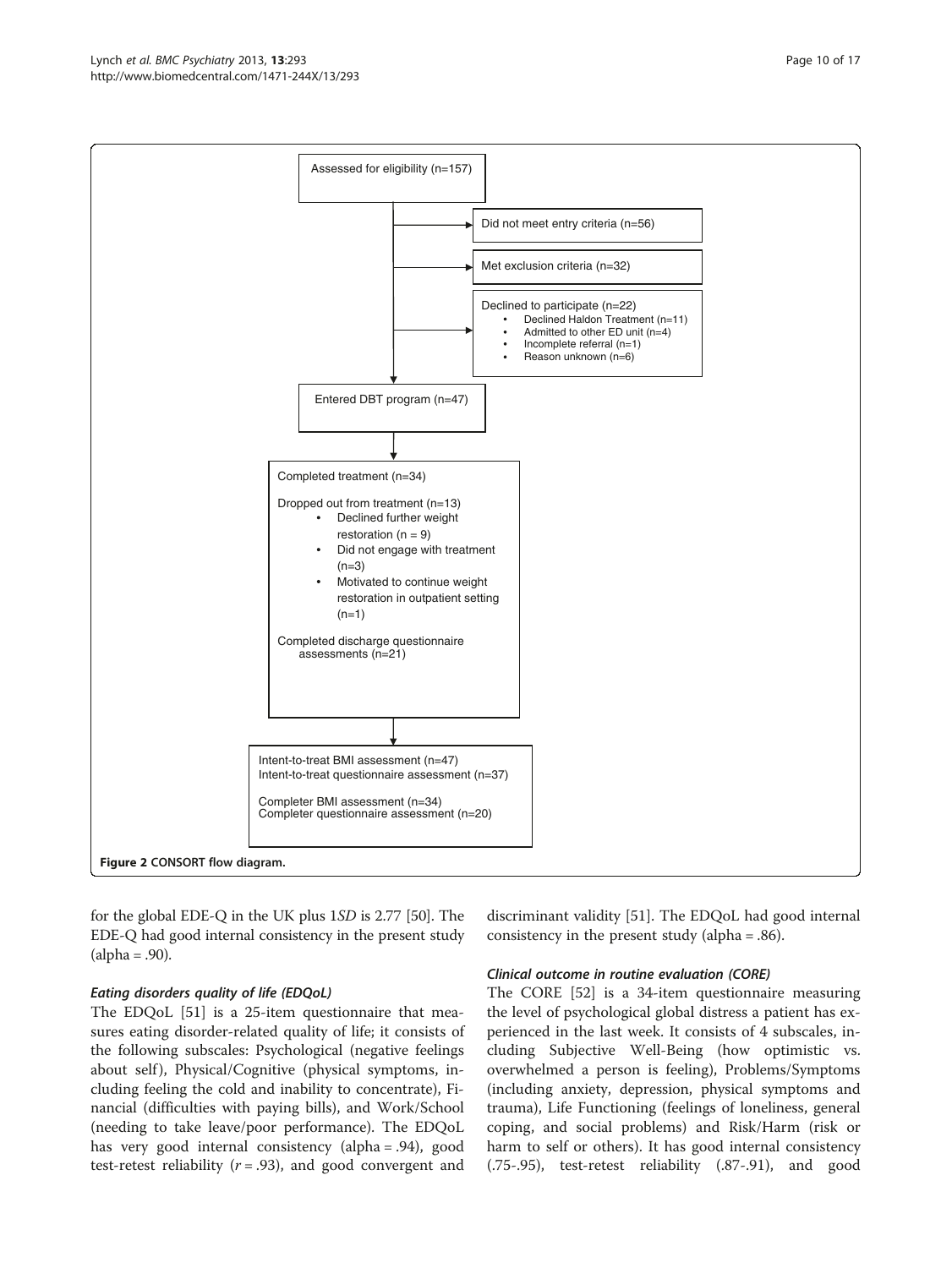convergent validity [[52](#page-16-0)]. The CORE had good internal consistency in the present study (alpha = .90).

#### Study design

Assessments were obtained at treatment admission and end-of-treatment. Questionnaire packs were given to patients by a Clinical Studies Officer or by a nurse.

#### Sample size

Previous research on inpatient treatment programs (which focus on weight gain) have reported large effects on BMI from admission to end-of-treatment (i.e. Cohen's  $d = 1.2$  [[8\]](#page-15-0)). Thus, with the probability of incorrectly rejecting the null hypothesis set at 0.8, and alpha set at 0.05, a sample size of 26 was considered to be sufficient [\[53\]](#page-16-0).

#### Statistical analysis

Missing admission item scores (<1.5% of the admission item data) were substituted with mean item scores if at least 80% of the questionnaire had been completed. For intent-to-treat analyses we used last observation carried forward (LOCF) because this method has precedent in recent eating disorders research [\[15](#page-15-0)] and does not rely on Missing at Random assumptions that become tenuous when data attrition is high. For missing end-of-treatment items (where at least 80% of the end-of-treatment questionnaires had been completed), admission items were carried forward. This was considered to be conservative, as scores on all measures tended to drop over time. "Full remission" was defined as: cessation of severe dietary restrictions<sup>c</sup>, and BMI > 18.5. Similar definitions have been used previously [[54\]](#page-16-0). "Partial remission" was defined as meeting either of these two criteria. Additionally, for ease of comparison with other treatments, we calculated the number of individuals who, on end-oftreatment, had a score on the EDE-Q global subscale that was less than 1SD above UK community norms (i.e. <2.77; [[50](#page-16-0)]); we also categorized those who met this criterion in addition to having a BMI > 18.5. Changes in BMI and psychological variables from admission to endof-treatment were assessed using paired two-tailed t-tests, with the alpha-level set at 0.05. Effect sizes were calculated using Cohen's  $d$  [\[55\]](#page-16-0) with 95% confidence intervals.

# Results

#### Participant characteristics

Between January 2010 and December 2012, 47 individuals (45 female; mean age =  $27.21$ ,  $SD = 10.0$ ) who entered the Unit met eligibility criteria and agreed to participate in the RO-DBT program (see Table [4](#page-11-0) for participant characteristics). On admission to the unit they had a mean BMI of  $14.22$  (*SD* = 1.38). A large proportion of the sample was White British (93.6%), and 39% had been previously admitted to an inpatient unit (of those, 11.2% had been admitted to an inpatient unit 4 or more times previously).

#### What proportion of patients with AN-R completed the treatment?

Of the individuals that met eligibility criteria, 27.7% (13/ 47) dropped-out of RO-DBT. Drop-out was defined as any instance where an individual discharged themselves from the Unit without agreement from the treatment team that they were ready to leave. The mean number of weeks of treatment was 21.7 for treatment completers  $(n = 34;$  range = 3–53) and 13.69 for non-completers  $(n = 13;$  range  $= 4-25$ ). The only pre-treatment difference between the completer and non-completer groups was admission BMI, with those in the completer group having a significantly higher BMI than those in the noncompleter group. Treatment non-completers also showed significantly less improvement in mean BMI compared to completers at discharge (see Table [4](#page-11-0)).

#### What proportion of patients with AN-R met criteria for remission?

There were 34 individuals who completed the adapted DBT treatment. All of these individuals provided admission and discharge BMI data, whereas 20 individuals provided data for the psychological variables (via questionnaire packs) at both admission and discharge. For those who completed the RO-DBT treatment and provided both admission and discharge questionnaire data,  $35\%$  (n = 7/20) were in full remission, and an additional 55% ( $n = 11/20$ ) were in partial remission, while only two individuals had a score of >3 on the Restraint subscale of the EDE-Q in addition to a BMI of <18.5. Regarding psychological outcomes,  $55\%$  (n = 11/20) had a post-treatment score on the global subscale of the EDE-Q within 1SD of community norms (i.e. <2.77). In addition, 30% of patients (6/20) had a score on the global subscale of the EDE-Q that was within 1SD of community norms (i.e. < 2.77) in addition to a BMI ≥18.5 (see Table [5](#page-11-0) for means and SD of all scales).

For the intent-to-treat sample,  $20.5\%$  (n = 8/39) were in full remission, and an additional  $41.0\%$  (n =  $16/39$ ) were in partial remission, while the remaining 15 individuals had a score of >3 on the Restraint subscale of the EDE-Q in addition to a BMI of <18.5. Regarding psychological outcomes,  $35.9\%$  (n = 14/39) had a posttreatment score on the global subscale of the EDE-Q within  $1SD$  of community norms (i.e.  $\langle 2.77 \rangle$ . Lastly, 20.5% of patients (8/39) had a score on the global subscale of the EDE-Q that was within 1SD of community norms (i.e.  $< 2.77$ ) in addition to a BMI ≥18.5 (see Table [6](#page-12-0) for means and SD of all scales).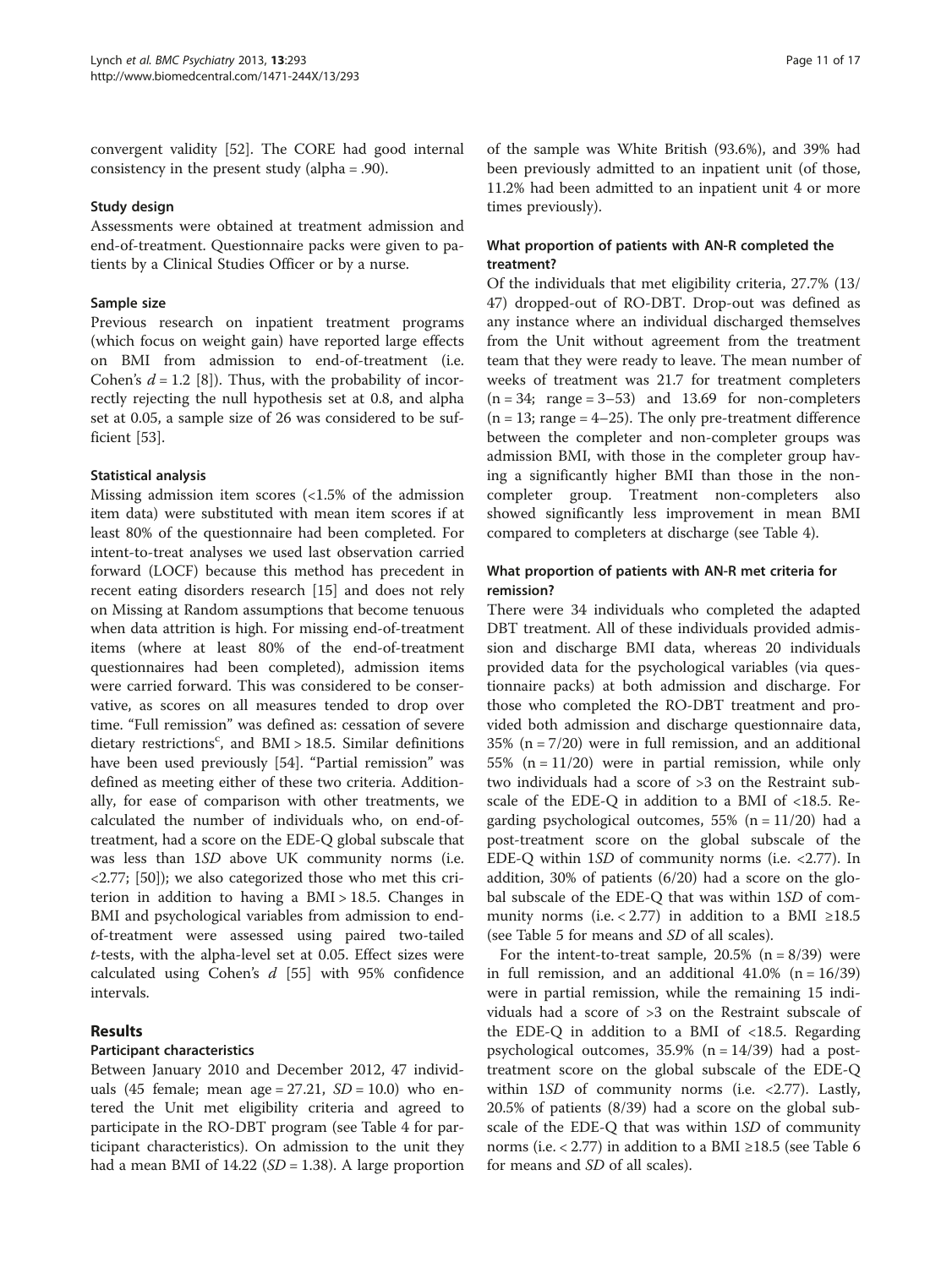# <span id="page-11-0"></span>Table 4 Participant characteristics

|                      | <b>Treatment completers</b> |             |                | <b>Treatment non-completers</b> | Comparison between completers                                                  |  |  |
|----------------------|-----------------------------|-------------|----------------|---------------------------------|--------------------------------------------------------------------------------|--|--|
|                      | $(n=34)$                    |             | $(n=13)$       |                                 | and non-completers                                                             |  |  |
|                      | $\mathsf{n}$                | $\%$        | $\mathsf{n}$   | $\%$                            | $X^2$ for frequency variables, independent<br>t-tests for continuous variables |  |  |
| Female               | 32                          | 94.1        | 13             | 100                             | $p = 37$                                                                       |  |  |
| Ethnicity            |                             |             |                |                                 |                                                                                |  |  |
| White British        | 32                          | 94.1        | 12             | 92.3                            | $p = 0.25$                                                                     |  |  |
| No answer            | $\overline{2}$              | 5.9         | 1              | 7.7                             |                                                                                |  |  |
| Number of Admissions |                             |             |                |                                 |                                                                                |  |  |
| 1                    | 18                          | 52.9        | 9              | 69.2                            | $p = 0.86$                                                                     |  |  |
| $\overline{2}$       | 8                           | 23.5        | $\overline{2}$ | 15.4                            |                                                                                |  |  |
| 3                    | 3                           | 8.8         | 1              | 7.7                             |                                                                                |  |  |
| 4                    | $\overline{2}$              | 5.9         |                | 7.7                             |                                                                                |  |  |
| 5                    | $\overline{2}$              | 5.9         |                |                                 |                                                                                |  |  |
| 6                    |                             |             |                |                                 |                                                                                |  |  |
| $\overline{7}$       | 1                           | 2.9         |                |                                 |                                                                                |  |  |
|                      | Mean                        | SD/range    | Mean           | SD/range                        |                                                                                |  |  |
| Age (years)          | 29.65                       | 12.33       | 24.77          | 7.66                            | $p = 11$                                                                       |  |  |
|                      |                             | $(17-64)$   |                | $(17-43)$                       |                                                                                |  |  |
| Admission BMI        | 14.69                       | 1.49        | 13.75          | 1.26                            | $t(45)=2.02, p=.049$                                                           |  |  |
|                      |                             | $(12-17.8)$ |                | $(11.5 - 15.8)$                 |                                                                                |  |  |
| Discharge BMI        | 18.26                       | 2.18        | 16.01          | 1.27                            | $t(45)=4.39, p<.001$                                                           |  |  |
|                      |                             | $(15-23)$   |                | $(15 - 18)$                     |                                                                                |  |  |

Table Legend: BMI = Body Mass Index.

# Table 5 RO-DBT completer analyses

|              |                    | <b>Admission</b> |      | SD<br>$\mathsf{n}$ | <b>Discharge</b> |      |    | Change | p-value | <b>Effect size</b>        |
|--------------|--------------------|------------------|------|--------------------|------------------|------|----|--------|---------|---------------------------|
|              |                    | М                |      |                    | М                | SD   | n  | score  |         | Cohen's d (95% CI)        |
| <b>BMI</b>   |                    | 14.69            | 1.49 | 34                 | 18.26            | 2.18 | 34 | 3.57   | < .001  | 1.91 (1.32-2.49)          |
| EDE-Q        | Global             | 4.34             | 1.16 | 20                 | 2.81             | 1.44 | 20 | 1.53   | < .001  | $1.17(0.57-1.75)$         |
|              | Restraint          | 3.97             | 1.66 | 20                 | 1.66             | 1.75 | 20 | 2.31   | < .001  | 1.35 (0.69-1.99)          |
|              | Eating Concerns    | 3.95             | 1.07 | 20                 | 2.37             | 1.37 | 20 | 1.58   | < .001  | $1.29(0.64-1.91)$         |
|              | Shape Concerns     | 4.85             | 1.35 | 20                 | 4.15             | 1.44 | 20 | 0.70   | $=.028$ | $0.50(0.05 - 0.94)$       |
|              | Weight Concerns    | 4.59             | 1.54 | 20                 | 3.07             | 1.70 | 20 | 1.52   | < .001  | $0.94(0.43-1.42)$         |
| <b>EDQoL</b> | Global             | 2.11             | 0.68 | 14                 | 1.44             | 0.62 | 14 | 0.67   | $=.003$ | $1.03(0.35-1.68)$         |
|              | Psychological      | 3.15             | 0.54 | 20                 | 2.12             | 0.76 | 20 | 1.03   | < .001  | 1.56 (0.92-2.19)          |
|              | Physical/Cognitive | 2.60             | 0.67 | 20                 | 1.13             | 0.85 | 20 | 1.47   | < .001  | 1.92 (0.12-2.70)          |
|              | Finance            | 0.78             | 0.94 | 18                 | 0.59             | 1.05 | 18 | 0.19   | $=.351$ | $0.19 (-0.21 - 0.58)$     |
|              | Work               | 1.65             | 1.13 | 14                 | 1.38             | 0.97 | 14 | 0.27   | $=.579$ | $0.26$ ( $-0.63 - 1.14$ ) |
| CORE         | Global             | 2.24             | 0.53 | 20                 | 1.46             | 0.63 | 20 | 0.78   | < .001  | 1.34 (0.68-1.98)          |
|              | Well-being         | 3.16             | 0.60 | 20                 | 2.20             | 0.86 | 20 | 0.96   | $=.001$ | 1.29 (0.57-2.00)          |
|              | Problems           | 2.82             | 0.60 | 20                 | 1.83             | 0.77 | 20 | 0.99   | < .001  | $1.43(0.70-2.15)$         |
|              | Functioning        | 2.30             | 0.59 | 20                 | 1.41             | 0.58 | 20 | 0.89   | < .001  | $1.52(0.86-2.16)$         |
|              | Risk               | 0.73             | 0.78 | 20                 | 0.43             | 0.61 | 20 | 0.30   | $=.035$ | $0.43(0.03 - 0.82)$       |

Table Legend: BMI = Body Mass Index; EDE-Q = Eating Disorder Examination Questionnaire;

EDQoL = Eating Disorder Quality of Life; CORE = Clinical Outcome in Routine Evaluation.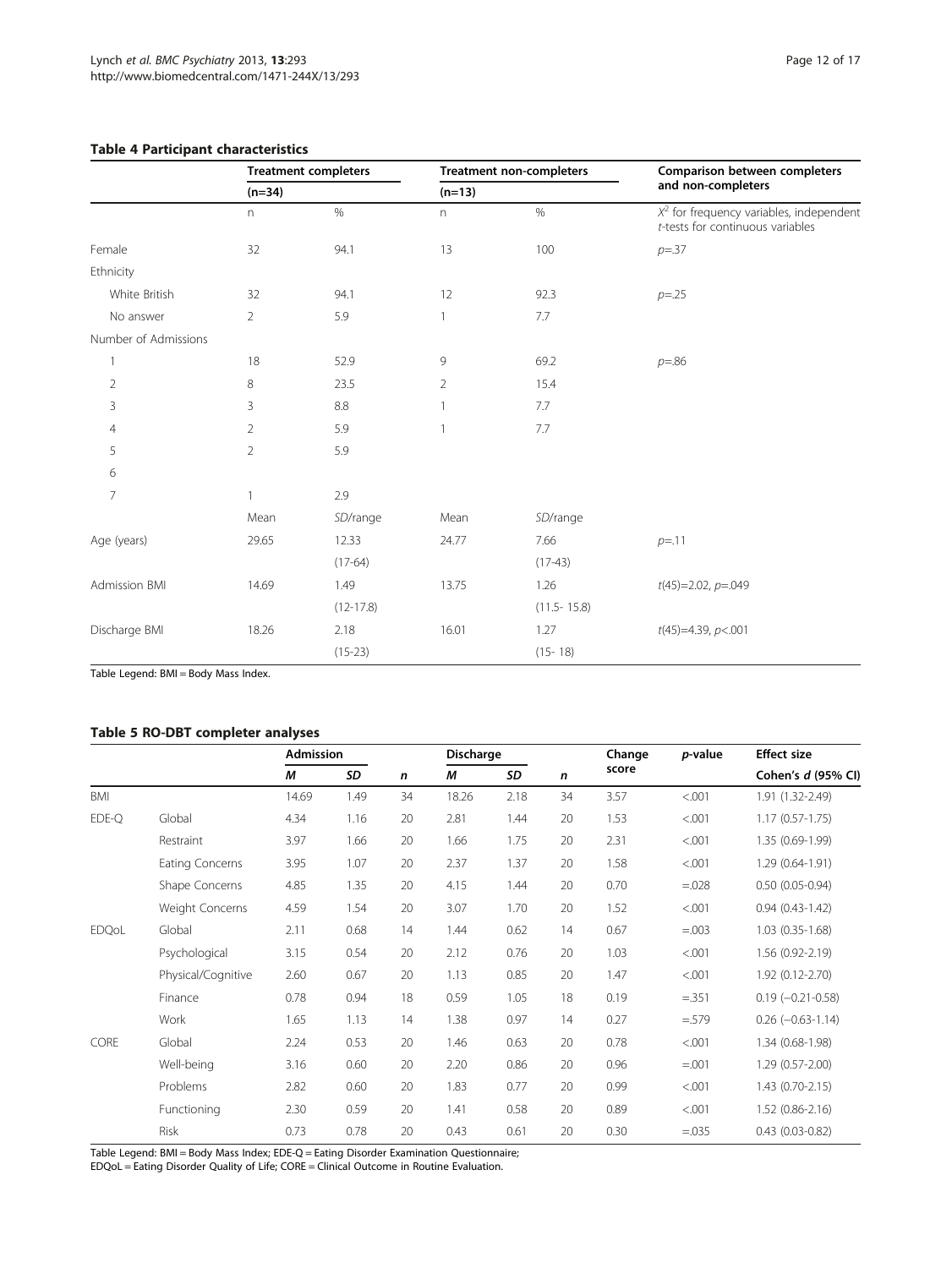#### <span id="page-12-0"></span>Table 6 Intent-to-treat analyses

|              |                    | Admission |      | n  | <b>Discharge</b> |      |    | Change | p-value | <b>Effect size</b>        |  |
|--------------|--------------------|-----------|------|----|------------------|------|----|--------|---------|---------------------------|--|
|              |                    | М         | SD   |    | М                | SD   | n  | score  |         | Cohen's d (95% CI)        |  |
| BMI          |                    | 14.43     | 1.48 | 47 | 17.64            | 2.21 | 47 | 3.21   | < .001  | $1.71(1.25-2.16)$         |  |
| EDE-Q        | Global             | 4.44      | 1.09 | 37 | 3.53             | 1.49 | 37 | 0.91   | < .001  | $0.70(0.35-1.04)$         |  |
|              | Restraint          | 4.12      | 1.65 | 37 | 2.64             | 2.10 | 37 | 1.48   | < .001  | $0.78(0.41-1.15)$         |  |
|              | Eating Concerns    | 4.03      | 1.06 | 37 | 3.11             | 1.53 | 37 | 0.92   | < .001  | $0.70(0.34-1.05)$         |  |
|              | Shape Concerns     | 4.98      | 1.21 | 37 | 4.60             | 1.33 | 37 | 0.38   | $=.026$ | $0.30(0.03 - 0.56)$       |  |
|              | Weight Concerns    | 4.62      | 1.35 | 37 | 3.77             | 1.63 | 37 | 0.85   | < .001  | 0.57 (0.25-0.87           |  |
| <b>EDQoL</b> | Global             | 2.06      | 0.55 | 26 | 1.69             | 0.64 | 26 | 0.37   | $=.004$ | $0.62(0.19-1.04)$         |  |
|              | Psychological      | 3.17      | 0.48 | 37 | 2.54             | 0.86 | 37 | 0.63   | < .001  | $0.90(0.50-1.30)$         |  |
|              | Physical/Cognitive | 2.61      | 0.70 | 37 | 1.86             | 1.16 | 37 | 0.75   | < .001  | $0.78(0.36-1.19)$         |  |
|              | Finance            | 0.73      | 0.85 | 33 | 0.59             | 0.92 | 33 | 0.14   | $=.205$ | $0.16 (-0.09 - 0.40)$     |  |
|              | Work               | 1.67      | 0.97 | 27 | 1.62             | 0.83 | 27 | 0.05   | $=.815$ | $0.06$ ( $-0.40 - 0.51$ ) |  |
| <b>CORE</b>  | Global             | 2.21      | 0.53 | 36 | 1.75             | 0.74 | 36 | 0.46   | < .001  | $0.71(0.31-1.11)$         |  |
|              | Well-being         | 3.06      | 0.65 | 36 | 2.51             | 0.87 | 36 | 0.55   | $=.001$ | $0.72(0.29-1.13)$         |  |
|              | Problems           | 2.80      | 0.57 | 36 | 2.21             | 0.85 | 36 | 0.59   | $=.001$ | $0.82$ (0.35-1.27)        |  |
|              | Functioning        | 2.27      | 0.60 | 36 | 1.75             | 0.78 | 36 | 0.52   | < .001  | $0.75(0.34-1.14)$         |  |

Risk 0.72 0.74 36 0.55 0.77 36 0.17 =.063 0.23 (−0.01-0.46)

Table Legend: BMI = Body Mass Index; EDE-Q = Eating Disorder Examination Questionnaire;

EDQoL = Eating Disorder Quality of Life; CORE = Clinical Outcome in Routine Evaluation.

#### Change in weight **BMI**

For the treatment completers, there was a large and significant difference from admission to discharge corresponding to a large effect size on patient BMI  $(d = 1.91$ , see Table [5](#page-11-0)). In the intent-to-treat analyses, there was also a significant increase in mean BMI from admission to discharge corresponding to a large effect size  $(d = 1.71$ , see Table 6).

# Eating disordered psychological functioning

As can be seen in Table [5,](#page-11-0) there was a large overall reduction on global EDE-Q scores between admission and discharge in those who completed the questionnaires at admission and end-of-treatment. There was also a significant reduction from admission to discharge on the Restraint subscale, the Eating Concerns subscale, the Shape Concerns subscale and the Weight Concerns subscale. The intent-to-treat sensitivity analyses also demonstrated a large and significant improvement in Restraint, and Eating Concern EDE-Q scores from admission to end-of-treatment, and a medium and significant improvement in global EDE-Q and Weight Concerns. In the intent-to-treat analyses, Shape Concerns improved significantly, but the corresponding effect size was small (see Table 6).

# Eating disorder quality of life

Global EDQoL scores were computed for those who answered all subscales. A number of patients did not

answer the Work and Finance subscales of the EDQoL, as many individuals were not employed (see Table [5](#page-11-0)). In questionnaire completers, scores on the EDQoL improved from admission to discharge (note, a higher score on the EDQoL is representative of a lower QoL). There was a large overall reduction on the global EDQoL scores between admission and discharge, indicating increased QoL. There was a significant decrease in EDQoL scores from admission to discharge on the Psychological subscale, the Physical/Cognitive subscale, but not on the Finance or Work subscales (see Table [5\)](#page-11-0). For the intentto-treat analyses, there were significant improvements in global EDQoL, and the Psychological and Physical/Cognitive subscales, all corresponding to large effect sizes. There were no significant improvements in the Finance or Work subscales (see Table 6).

# Distress

Global CORE scores in questionnaire completers significantly reduced from admission to discharge (high scores = greater dysfunction). There were significant decreases in CORE scores for the Subjective Well-Being, Problems/ Symptoms, Life Functioning and Risk/Harm subscales (see Table [5\)](#page-11-0). In the intent-to-treat analyses, there were likewise significant and large improvements in global CORE scores, and the Well-Being, Problems/ Symptoms and Life Functioning subscales. There were no significant improvements in the Risk subscale (see Table 6).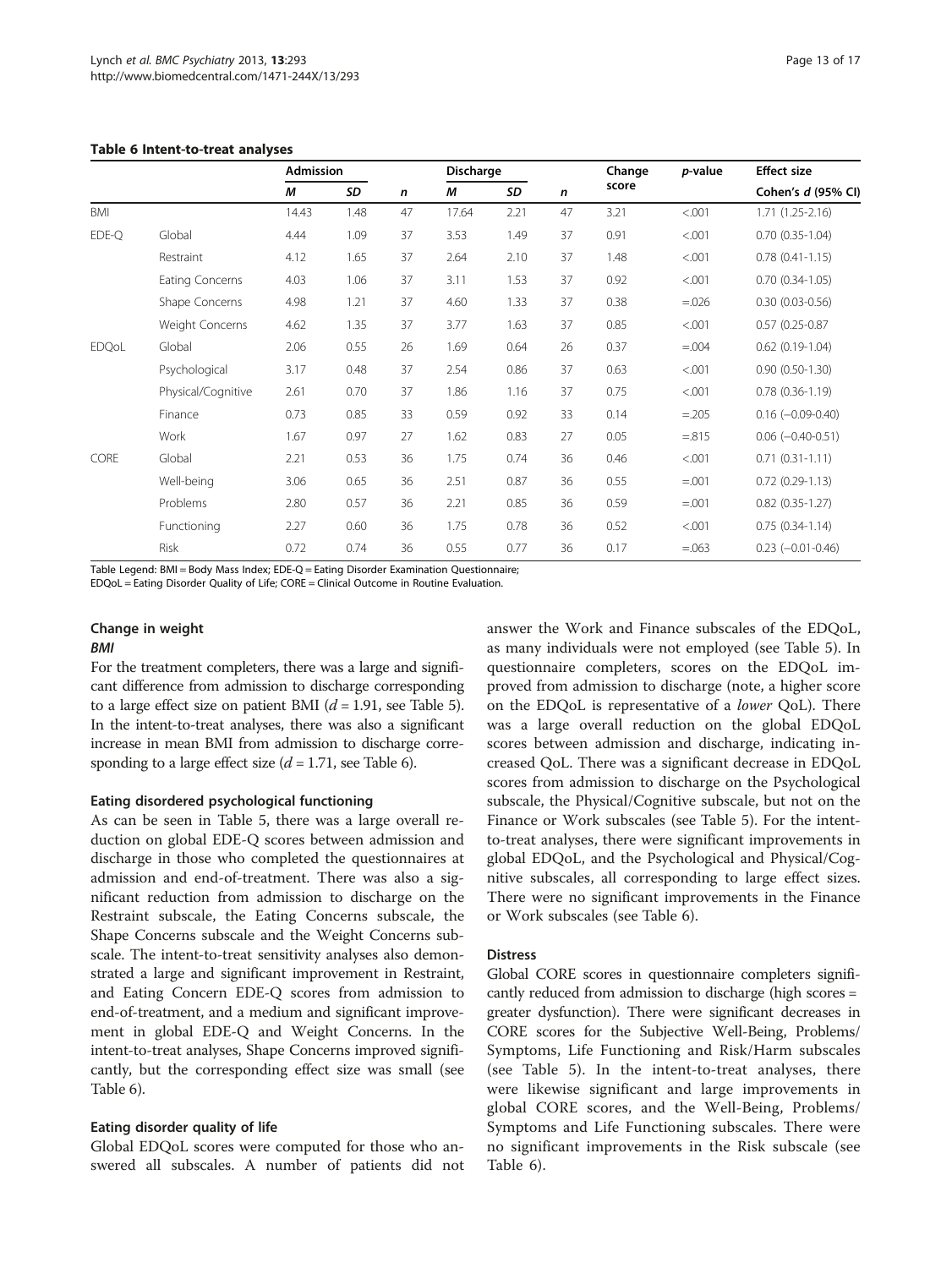# **Discussion**

The primary aim of this study was to obtain preliminary data on the feasibility and outcomes of a novel adaptation of DBT (RO-DBT) targeting overcontrol (OC) that was integrated into a comprehensive inpatient treatment program for adult AN-R. Although the efficacy of RO-DBT has been established for refractory depression and comorbid OC personality disorders [\[34,35\]](#page-15-0) this is the first systematic evaluation of the new treatment with AN-R. Importantly, RO-DBT provides a unique perspective on the etiology underlying AN (specifically the restrictive subtype) by conceptualizing restrictive eating as a form of maladaptive inhibitory control that is part of an overcontrolled style of coping [\[18,32](#page-15-0)].

There were three main findings from this study. The first is that RO-DBT is a feasible treatment for individuals suffering from AN-R delivered in inpatient settings. Compared with drop-out rates of 13-66% in adults with chronic AN [[56\]](#page-16-0), only 27.7% of individuals in the current study dropped-out of treatment. This is notable, given the severity of the patients in the current study (e.g., mean admission  $BMI = 14.43$ ,  $SD = 1.48$ ).

Second, the results of the analyses of weight gain suggest that RO-DBT is a promising treatment for AN-R. Intent-to-treat (ITT) analyses demonstrated significant improvements in weight; despite the fact that RO-DBT does not emphasize the importance of targeting ED behaviors or weight gain and instead focuses on obtaining a life worth living. This contrasts sharply with other ED treatments, including standard DBT for undercontrolled binge-purge problems [[30,31](#page-15-0)] that consider eating disordered pathology to take priority over other quality-of-life targets.

The increase in BMI in the ITT analyses was equivalent to a large effect size of  $d = 1.71$ , which contrasts with an effect size of  $d = 1.2$  reported for other inpatient programs [\[8](#page-15-0)]. ITT analyses also revealed 20.5% of the sample to be in full remission and 41.0% in partial remission, with higher rates among those completing treatment (35% in full remission and 55% in partial remission). These rates of remission are encouraging, as literature on AN recovery has demonstrated that higher BMI attainment in treatment predicts better relapse prevention [[57,58\]](#page-16-0). Furthermore, these remission rates are comparable to those achieved in outpatient settings, and are noteworthy because they were achieved in a more severely underweight and chronic population.

Third, consistent with recommendations that studies of AN should assess changes in quality of life and psychological functioning [[56](#page-16-0)], we found that individuals who responded to the questionnaires demonstrated significant improvements (all large effect sizes) in both general psychological distress and well-being, and in eating disordered quality of life. ITT analyses paralleled these findings showing significant changes in global eating disorder pathology, global quality of life, and global level of distress. However, for both completer and ITT analyses there were no significant changes in work or finance quality of life which may be due to the patient being in the hospital during the assessment. Global improvement in well-being among hospitalized AN patients is important given the high relapse rates common among inpatients which may reflect a general lack of change in psychological functioning [\[59](#page-16-0)].

The findings are important because the treatment examined in this study is fundamentally different from most other approaches. For one, most inpatient units undertake a multicomponent, theoretically eclectic approach. This study is one of the first to examine an inpatient unit where a unified treatment philosophy was fully integrated across each treatment modality (e.g., psychological therapy, medical, occupational therapy, massage therapy, dietetics). Second, the treatment approach strongly emphasizes the importance of learning new skills to enhance flexible responding that can be translated across settings (inpatient to outpatient) without requiring support from the same therapist. Indeed, efficacy studies of RO-DBT have been conducted in outpatient settings (for a review, see [\[36](#page-15-0)]) suggesting the utility of integrating the treatment into outpatient programs in order to address differing levels of severity. Thirdly, the RO-DBT model is trans-diagnostic in nature; selfcontrol tendencies are hypothesized to exhibit quadratic (inverted-U) relations with psychological well-being with either extreme of overcontrol or undercontrol predicted to be treatment-resistant. This has clear treatment implications. Undercontrolled problems require interventions designed to enhance inhibitory control, whereas overcontrolled problems require interventions designed to relax inhibition and promote flexible responding [\[36](#page-15-0)]. Thus, although not an explicit aim of the current study, by incorporating both standard DBT and RO-DBT into the overall treatment package, the Haldon unit provides a template for addressing both undercontrolled and overcontrolled eating disordered problems within one framework.

#### Limitations and future directions

This unfunded study focused on gathering preliminary data and given this has three main limitations. First, the study lacked post-treatment follow-up data. Although we have attempted to gather this data, we have been limited by structural barriers in the UK healthcare system that have limited our ability to contact participants. Therefore, it is not possible to ascertain the extent improvements are retained over time. We have, however, used these barriers as an opportunity to modify our follow-up procedures with new patients in the unit.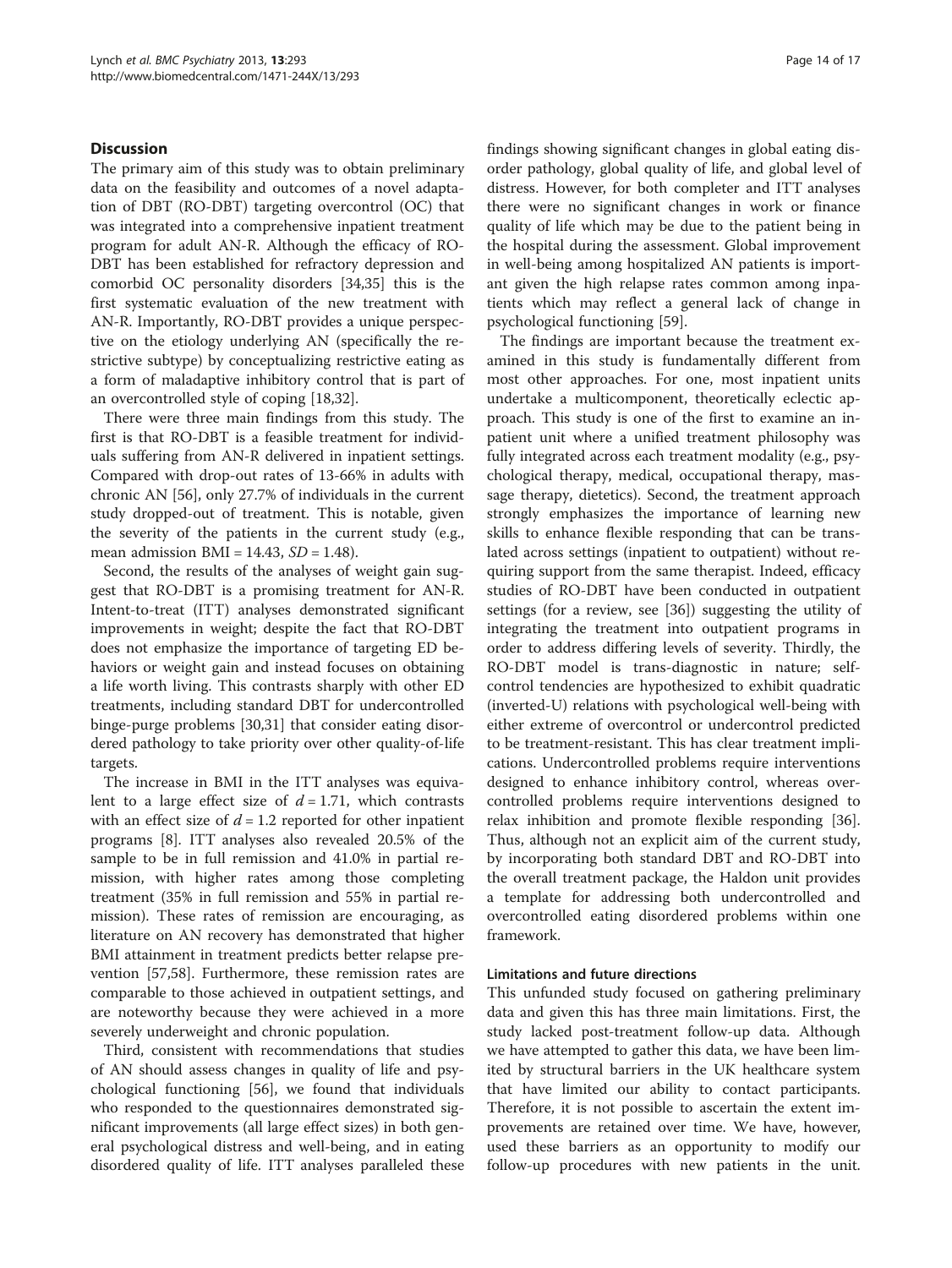Second, although we were able to gather BMI data for the entire sample, there was less questionnaire data available (79% of the intent-to-treat sample completed their questionnaires). Both of these issues reflect the lack of external grant support for the current evaluation suggesting the importance of future studies to develop methods for obtaining these data.

Third, as might be expected, amount of weight gain achieved differed between treatment completers and non-completers. In the overall sample, average BMI at discharge was 17.64 while in treatment completers average BMI at discharge was 18.26. This suggests that individuals who completed treatment were more likely to no longer meet the weight criteria for AN. These outcomes were also reflected in rates of remission, albeit those dropping-out of treatment also had lower admission BMIs. This may reflect the more severe nature of their AN, although it may also point to the need to encourage inpatient admission at an earlier point in outpatient treatment.

Future research should examine RO-DBT with both AN restricting and AN binge-purge types, particularly since DBT has already shown efficacy in the treatment of bulimia and binge-purge problems (e.g., see [[60\]](#page-16-0) for a review). In addition, the skills training focus that is inherent in DBT provides a unique means for generalizing treatment gains from inpatient to outpatient settings, without depending solely on the establishment of a strong therapeutic relationship as a basis for change. Future studies should also examine stepped-care approaches, particularly given the ego-dystonic and medically risky nature of AN which may necessitate approaches that account for both motivational problems, as well as the possibility of hospitalization. Importantly, the Haldon unit represents a unique type of therapeutic community which discourages arbitrary boundaries between staff and patients. Therapists are encouraged to practice what they preach, thereby creating an ethos that values skills usage and self-enquiry whilst signaling to the hyperperfectionistic AN patient a message that all humans share a common bond of fallibility. Interestingly, since implementing this approach, anecdotal reports from management have noted a significant reduction in staff sick-leave and increases in work satisfaction. This suggests the importance of examining the cost and health benefits associated with differing treatment philosophies on staff retention, burn-out, and sick leave, factors that may be important moderators of treatment outcome.

# Conclusion

The findings from this preliminary evaluation of a novel adaption of DBT applied to AN-R are promising. RO-DBT provides an original perspective regarding the etiology and treatment of AN via a biosocial model that accounts for temperamental, family/environmental, perceptual, and self-control tendencies. Restrictive and ritualized eating is conceptualized as a type of maladaptive self-control that has been intermittently reinforced. Moreover, treatment strategies focus less on food related issues and more on principles posited important for emotional well-being, including openness to new or disconfirming feedback, flexible-responding to changing environmental demands, and recognition that emotions evolved to communicate [[61\]](#page-16-0) thereby highlighting the importance of *social signaling* in forming close interpersonal bonds. Finally, the study design follows recommendations that new treatments for AN undergo preliminary testing prior to the conduct of a randomized trial [\[22](#page-15-0)[,56\]](#page-16-0) and the strength of the results support the utility of further testing via randomized controlled trials.

#### **Endnotes**

RO-DBT for AN-R does not require the development of an exposure hierarchy of forbidden foods when teaching urge-surfing. Instead, urge-surfing is taught as a general principle for managing aversive sensations/ emotions/thoughts that can be used in a wide range of contexts. That said, individual therapists are encouraged to utilize hierarchical exposure techniques—if collaboratively deemed useful for a particular patient.

<sup>b</sup>We recognize that there is debate about the appropriateness of psychological interventions while the individual is medically unstable and in the process of refeeding. However, we note that the intervention under investigation was implemented only following medical stabilization, as the poor cognitive functioning of a medically unstable individual may not be an appropriate time in which to introduce a psychological intervention.

Coperationalized as  $\leq$ 3 on all of the first 5 items of the EDE-Q (Restraint subscale).

#### Abbreviations

DBT: Dialectical behavior therapy; RO-DBT: Radically open-DBT; OC: Overcontrol.

#### Competing interests

TRL-receives royalties from Guilford Press from the book written on RO-DBT.

#### Authors' contributions

TRL is the developer of the treatment and underlying theory examined in this study. He initiated the design of the study and provided oversight of data collection. He provided oversight on data analyses and was seminal in taking a lead role in writing the final manuscript. KLHG was responsible for and conducted the primary data analyses for the study, she interfaced with Unit staff to ensure accurate data collection, and she also helped draft the manuscript. RJH was responsible for setting up data collection procedures on the Unit and ensuring accurate data collection; she contributed to the data analyses, and provided critical revisions to improve the intellectual content of the manuscript. MT was responsible for ensuring data collection, provided clinical leadership regarding the new treatment on the Unit, and helped draft the manuscript. EYC contributed to the draft of this manuscript and critically revising it by providing important intellectual content. HAO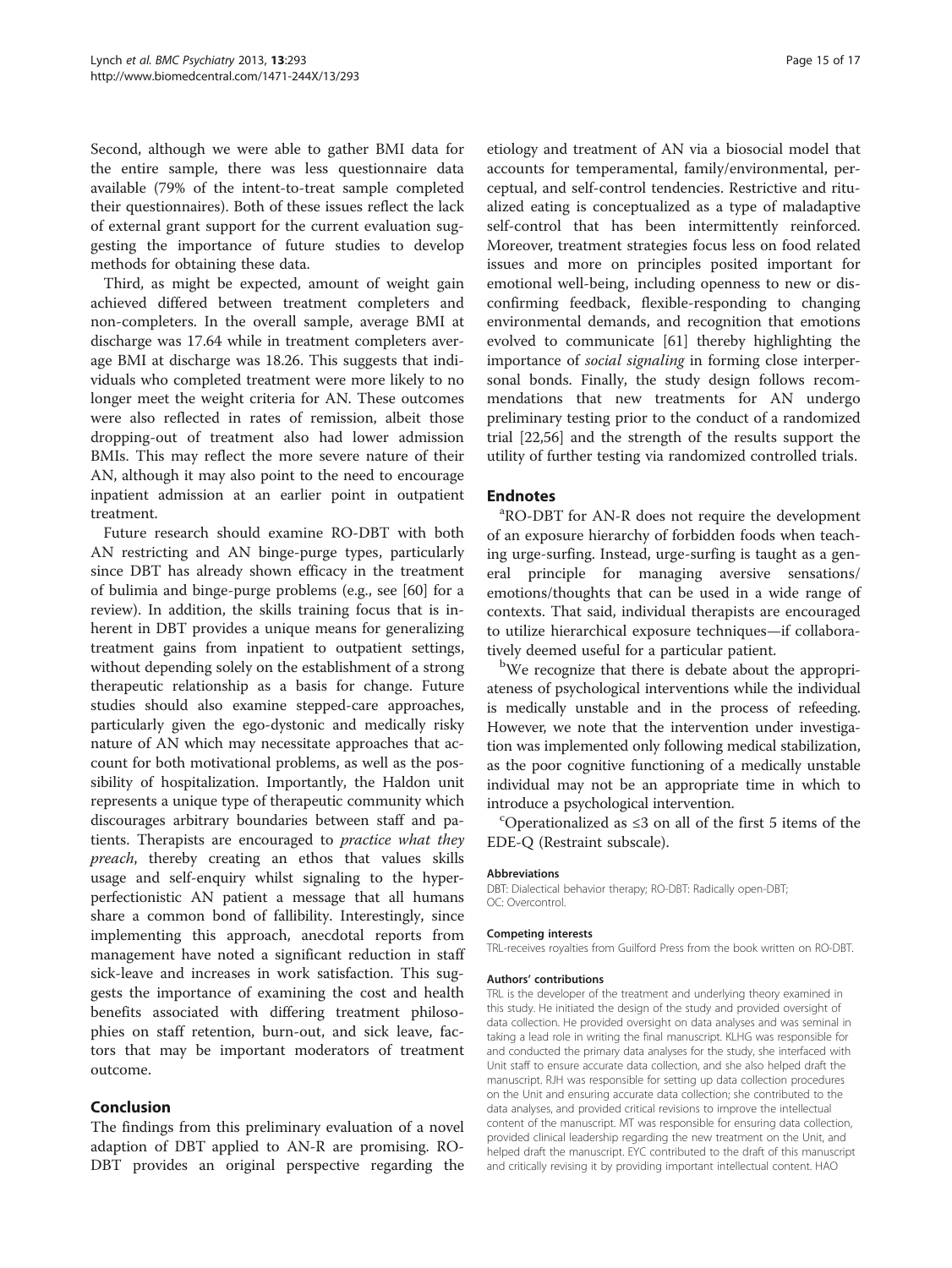<span id="page-15-0"></span>contributed to the data analyses, provided critical oversight over data collection procedures, and helped draft and critically evaluate the writing of the manuscript. All authors read and approved the final manuscript.

#### Acknowledgements

A special thanks to the staff on the Haldon Unit for their dedication in learning RO-DBT and willingness to compassionately integrate RO-DBT skills into both their personal and clinical lives with the aim of improving the well-being of service-users. We also thank Mirja Rutger who helped with ensuring the accuracy of data entry and analyses. In addition, we thank Sarah Burford, Vanessa Ford, Amir Qureshy, and Richard Platt who were instrumental in ensuring continued support from the Devon Partnership Trust, UK for the line of research outlined in this evaluation.

#### Author details

<sup>1</sup>School of Psychology, University of Southampton, Highfield Campus, Southampton, UK. <sup>2</sup>Haldon Unit, Wonford Hospital, Devon Partnership Trust, Exeter, UK. <sup>3</sup>Department of Psychology, Temple University, Philadelphia, PA, USA. <sup>4</sup>School of Psychology, University of Exeter, Exeter, UK.

#### Received: 31 March 2013 Accepted: 26 September 2013 Published: 7 November 2013

#### References

- American Psychiatric Association: Diagnostic and statistical manual of mental disorders. 4th edition. Washington, DC: Author; 2000.
- 2. Birmingham C, Su J, Hlynsky J, Goldner EM, Gao M: The mortality rate from anorexia nervosa. Int J Eat Disord 2005, 38:143–146.
- 3. Zipfel S, Lowe B, Reas DL, Deter HC, Herzog W: Long-term prognosis in anorexia nervosa: lessons from a 21-year follow-up study. Lancet 2000, 355:721–722.
- 4. Berkman ND, Lohr KN, Bulik CM: Outcomes of eating disorders: a systematic review of the literature. Int J Eat Disord 2007, 40:293–309.
- 5. Watson HJ, Bulik CM: Update on the treatment of anorexia nervosa: review of clinical trials, practice guidelines and emerging interventions. Psychol Med 2012, 10:1–24.
- 6. National Institute for Health and Care Excellence: [Eating disorders, CG9]. London: National Institute for Health and Care Excellence; 2004.
- 7. American Psychiatric Association: Practice guidelines for the treatment of psychiatric disorders. Washington, DC: Author; 2006.
- 8. Hartmann A, Weber S, Herpertz S, Zeeck A, and the German Treatment Guideline Group for Anorexia Nervosa: Psychological treatment for anorexia nervosa: a meta-analysis of standardised mean change. Psychother Psychosom 2011, 80:216–226.
- Russell GFM, Szmukler GI, Dare C, Eisler I: An evaluation of family therapy in anorexia nervosa and bulimia nervosa. Arch Gen Psychiatry 1987, 44:1047–1056.
- 10. Eisler I, Dare C, Russell GFM, Szmukler GI, le Grange D, Dodge E: Family and individual therapy in anorexia nervosa: a 5-year follow-up. Arch Gen Psychiatry 1997, 54:1025–1030.
- 11. Lock J, Le Grange D, Agras WS, Moye A, Bryson SW, Jo B: Randomized clinical trial comparing family-based treatment with adolescent-focused individual therapy for adolescents with anorexia nervosa. Arch Gen Psychiatry 2010, 67:1025–1032.
- 12. Le Grange D, Lock J: The dearth of psychological treatment studies for anorexia nervosa. Int J Eat Disord 2005, 37:79-91.
- 13. Wilson TG, Fairburn CC, Agras SW, Walsh TB, Kraemer H: Cognitive behavioural therapy for bulimia nervosa: time course and mechanisms of change. J Consult Clin Psychol 2002, 70:267–274.
- 14. McIntosh WW, Jordan J, Carter FA, Luty SE, McKenzie JM, Bulik CM, et al: Three psychotherapies for anorexia nervosa: a randomised, controlled trial. Am J Psychiatry 2005, 162:741–747.
- 15. Fairburn CG, Cooper Z, Doll HA, O'Connor ME, Palmer RL, Dalle Grave R: Enhanced cognitive behaviour therapy for adults with anorexia nervosa: a UK- Italy study. Behav Res Ther 2012, 51:R1–R8.
- 16. Treasure J, Todd G, Brolly M, Tiller J, Nehmed A, Denman F: A pilot study of a randomised trial of cognitive analytical therapy vs. Educational behavioural therapy for adult anorexia nervosa. Behav Res Ther 1995, 33:363–367.
- 17. Dare C, Eisler I, Russell G, Treasure J, Dodge L: Psychological therapies for adults with anorexia nervosa: randomised controlled trial of out-patient treatments. Br J Psychiatry 2001, 178:216–221.
- 18. Lynch TR, Cheavens JS: Dialectical behavior therapy for comorbid personality disorders. J Clin Psychol 2008, 64:154–167.
- 19. Eisenberg N, Fabes RA, Guthrie IK, Reiser M: Dispositional emotionality and regulation: their role in predicting quality of social functioning. J Pers Soc Psychol 2000, 78:136–157.
- 20. Mauss IB, Shallcross AJ, Troy AS, John OP, Ferrer E, Wilhelm FH, Gross JJ: Don't hide your happiness! Positive emotion dissociation, social connectedness, and psychological functioning. J Pers Soc Psychol 2011, 100:738–748.
- 21. Zucker NL, Losh M, Bulik CM, LaBar KS, Priven J: **Anorexia Nervosa and** Autism Spectrum Disorders: Guided investigation of social cognitive endophenotypes. Psychol Bull 2007, 133:976–1006.
- 22. Fairburn CG: Evidence-based treatment of anorexia nervosa. Int J Eat Disord 2005, 37:S26–S30.
- 23. Cassin SE, von Ranson KM: Personality and eating disorders: A decade in review. Clin Psychol Rev 2005, 25:895-916.
- 24. Shafran R, Cooper Z, Fairburn CG: Clinical perfectionism: a cognitive–behavioral analysis. Behav Res Ther 2002, 40:773–791.
- 25. Kyriacou O, Treasure J, Schmidt U: Expressed emotion in eating disorders assessed by self report: an examination of factors associated with expressed emotion in carers of people with anorexia nervosa in comparison to control families. Int J Eat Disord 2008, 41:37-46.
- 26. Mountford V, Corstorphine E, Tomlinson S, Waller G: Development of a measure to assess invalidating childhood environments in the eating disorders. Eating Behaviours 2007, 8:48-58.
- 27. Geller J, Cockell SJ, Hewitt PL, Goldner EM, Gordon LF: Inhibited expression of negative emotions and interpersonal orientation in anorexia nervosa. Int J Eat Disord 2000, 28:8-19.
- 28. Linehan MM: Cognitive-behavioural treatment of borderline personality disorder. New York: Guildford Press; 1993.
- 29. Linehan MM: Skills training manual for treating borderline personality disorder. New York: Guilford Press; 1993.
- 30. Telch CF, Agras WS, Linehan MM: Dialectical behaviour therapy for binge eating disorder. J Consult Clin Psychol 2001, 69:1061-1065.
- 31. Safer DL, Telch CF, Agras WS: Dialectical behaviour therapy for bulimia nervosa. Am J Psychiatry 2001, 158:632–634.
- 32. Lynch TR: Radically open dialectical behavior therapy for disorders of overcontrol. New York: Guilford Press. pending publication.
- 33. Lynch TR, Hempel RJ, Clark LA: Flexibility and radical openness: facilitating self-inquiry in overcontrolled personality disorders. In Integrated Treatment of Personality Disorder. Edited by Livesley J, Dimaggio G, Clarkin J. Guilford Press. in press.
- 34. Lynch TR, Morse JQ, Mendelson T, Robins CJ: Dialectical Behavior Therapy for depressed older adults: A randomized pilot study. Am J Geriatr Psychiatry 2003, 11:1–13.
- 35. Lynch TR, Cheavens JS, Cukrowicz KC, Thorp S, Bronner L, Beyer J: Treatment of older adults with co-morbid personality disorder and depression: A Dialectical Behavior Therapy approach. Int J Geriatr Psychiatry 2007, 22:131–143.
- 36. Lynch TR, Lazarus S, Cheavens JS: Mindfulness interventions for emotion dysregulation disorders: From self-control to self-regulation. In Handbook of mindfulness: theory and research. Edited by Brown K, Creswell D, Ryan R. New York: Guilford Press. In Press.
- 37. Porges SW: Orienting in a defensive world: mammalian modifications of our evolutionary heritage. A polyvagal theory. Psychophysiology 1995, 32:301-318.
- 38. Porges SW: The polyvagal theory: phylogenetic substrates of a social nervous system. Int J Psychophysiol 2001, 42:123–146.
- 39. Wong SW, Massé N, Kimmerly DS, Menon RS, Shoemaker JK: Ventral medial prefrontal cortex and cardiovagal control in conscious humans. Neuroimage 2007, 35:698–708.
- 40. Milad MR, Wright CI, Orr SP, Pitman RK, Quirk GJ, Rauch SL: Recall of fear extinction in humans activates the ventromedial prefrontal cortex and hippocampus in concert. Biol Psychiatry 2007, 62:446-454.
- 41. Zhang S, Hu S, Chao HH, Ide JS, Luo X, Farr OM, Li CS: Ventromedial prefrontal cortex and the regulation of physiological arousal. Soc Cogn Affect Neurosci 2013. doi:[10.1093/scan/nst064.](http://dx.doi.org/10.1093/scan/nst064)
- 42. Boone RT, Buck R: Emotional expressivity and trustworthiness: the role of nonverbal behavior in the evolution of cooperation. Journal of Nonverbal Behavior 2003, 27:163–182.